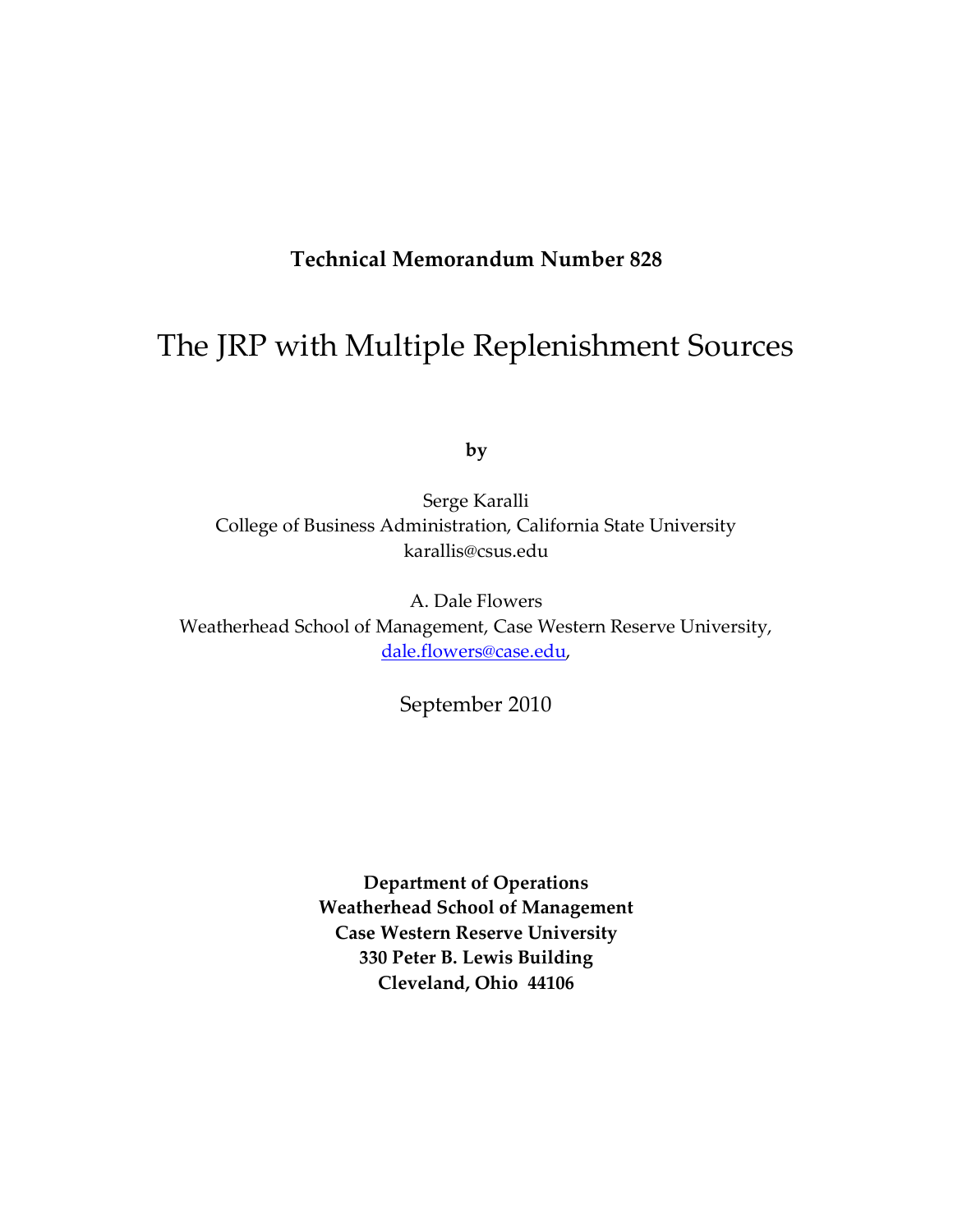# The JRP with Multiple Replenishment Sources and Fill Rates

# **Serge Karalli**

College of Business Administration

California State University, Sacramento, 6000 J Street, Sacramento, CA 95819

karallis@csus.edu

# **A. Dale Flowers**

Department of Operations, Weatherhead School of Management

Case Western Reserve University, 10900 Euclid Avenue, Cleveland, OH 44106

dale.flowers@case.edu

September 13, 2010

## **Keywords**

**Subject classification:** 334 multiproduct lot sizing, MFELSP-SS: feasibility issues

**Inventory/replenishment;** Approximations/heuristics, Multi-item, Multi-family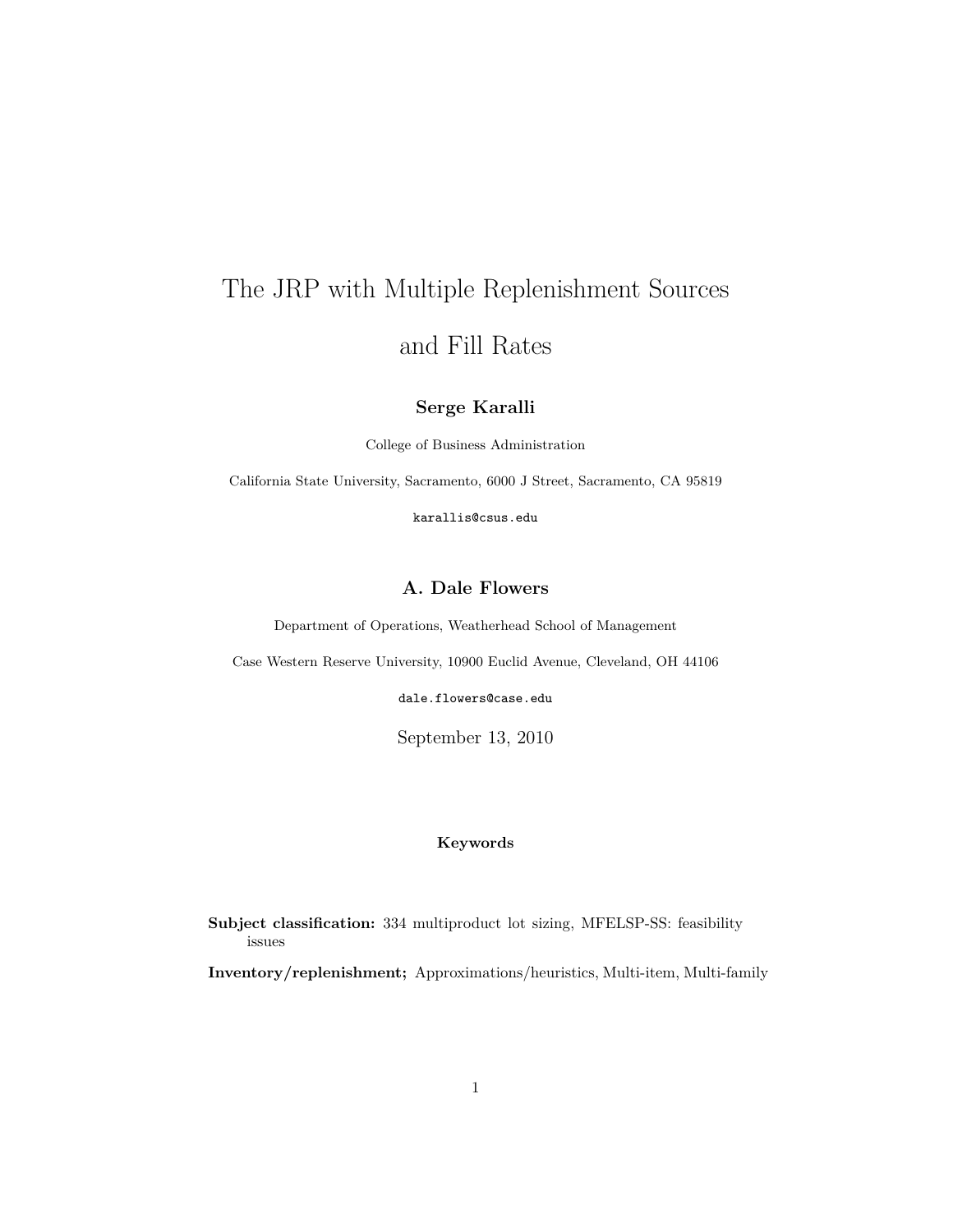#### **Abstract**

This paper extends the Joint Replenishment Problem (JRP) to a stochastic demand environment where the demand service is measured by fill rates. This paper also considers replenishment from multiple locations. The relevant costs include family order costs, item order costs, and inventory holding costs for both cycle and safety stocks. Safety stock costs are explicitly considered in the formulation, as their holding costs vary nontrivially with the model's decision variables.

A family is a subset of the items that share a common family order cost. Each item within the family may have its own order cost. The families form a partition of the set of items replenished from the same supplier. The safety stock level for any item is a function of the time interval between replenishments for the item, the fill rate specified, and the variance of its demand.

An efficient solution procedure is developed for this model. Properties of the non-convex feasible space are identified and used in the solution approach. The solution to the mathematical model is comprised of the basic period length, the family multipliers, and the item multipliers that give the lowest total cost of placing orders and carrying inventory. The family multipliers and items multipliers are restricted to integer-powersof-two.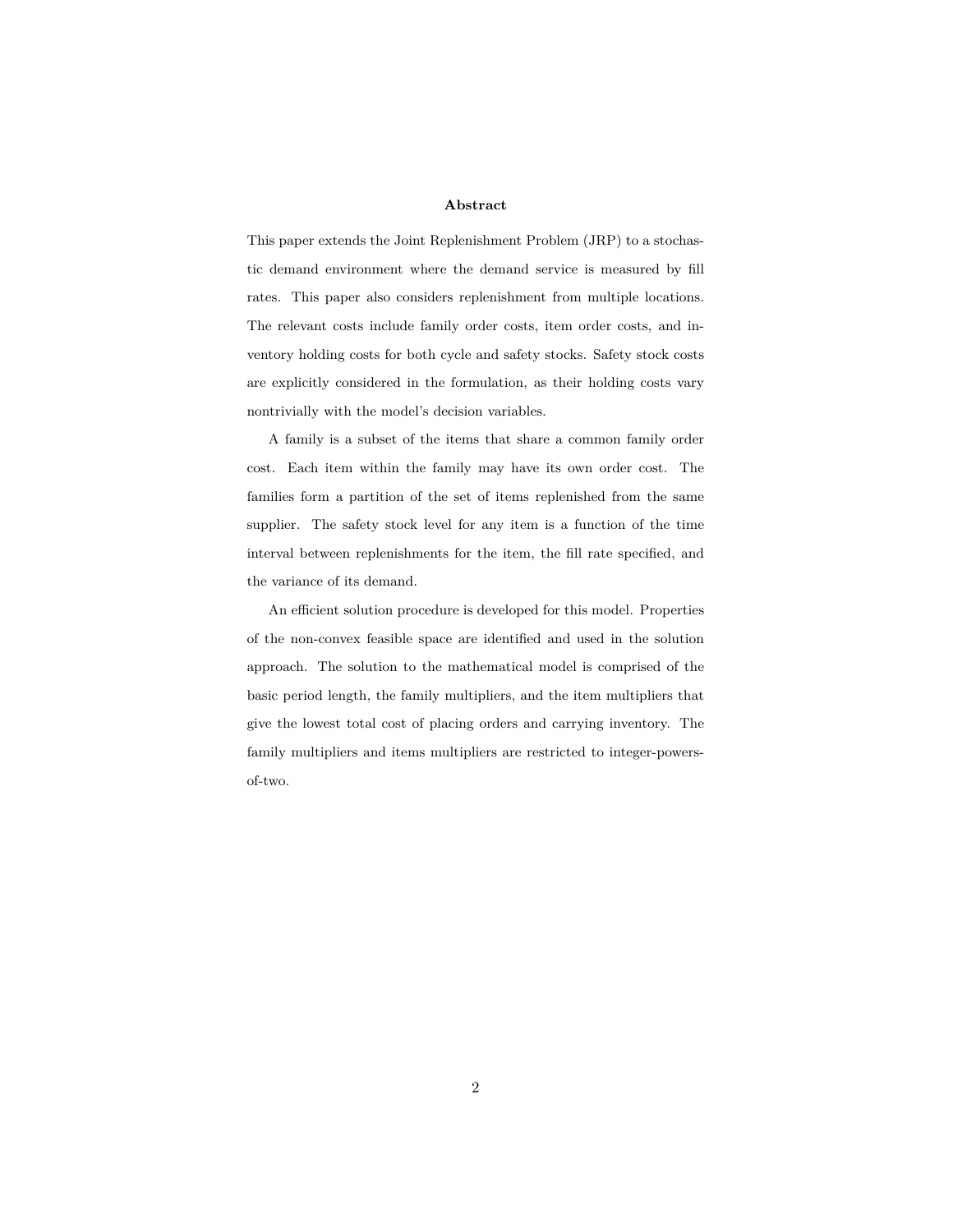# **1 Introduction**

In this paper, the joint replenishment problem (JRP) with safety stocks held for a fill rate criterion is studied. The fill rate criterion requires a percentage of demand for each item to be met. Our problem environment is further characterized by:

- *•* Time-stationary, normally distributed demand with known parameters
- *•* Multiple product families, each family representing a supplier location
- Minor order cost for each product within the family
- Replenishment to stock, with safety stock required to ensure a minimum fill-rate requirement
- *•* Relevant costs include:
	- **–** Major order costs
	- **–** Minor order costs
	- **–** Cycle inventory holding costs
	- **–** Safety stock inventory holding costs

Fill rates are popular in industry as a measure of customer service. The behavior of fill-rate safety stock levels with respect to the length of time for which it is held differs from safety stock for the service level criterion. Whereas the latter increases with respect to time, required safety stock levels for fill rates can increase, decrease or increase and then decrease with time in an interval of interest.

In *§*[2,](#page-4-0) we examine the relevant JRP literature to date and justify our contribution in that context. We explore the behavioral differences between the fill-rate safety stock and service-level safety stock in *§*[3](#page-7-0) with a discussion of the computational relationship between the service level and the fill rate criteria. We introduce the The Multi-Family JRP with Fill-Rate Safety Stock in *§*[4.](#page-17-0) In  $\S5$ , we derive the cost function for the single item problem. We formulate the problem and discuss its solution properties. In *§*[6,](#page-26-0) we formulate the single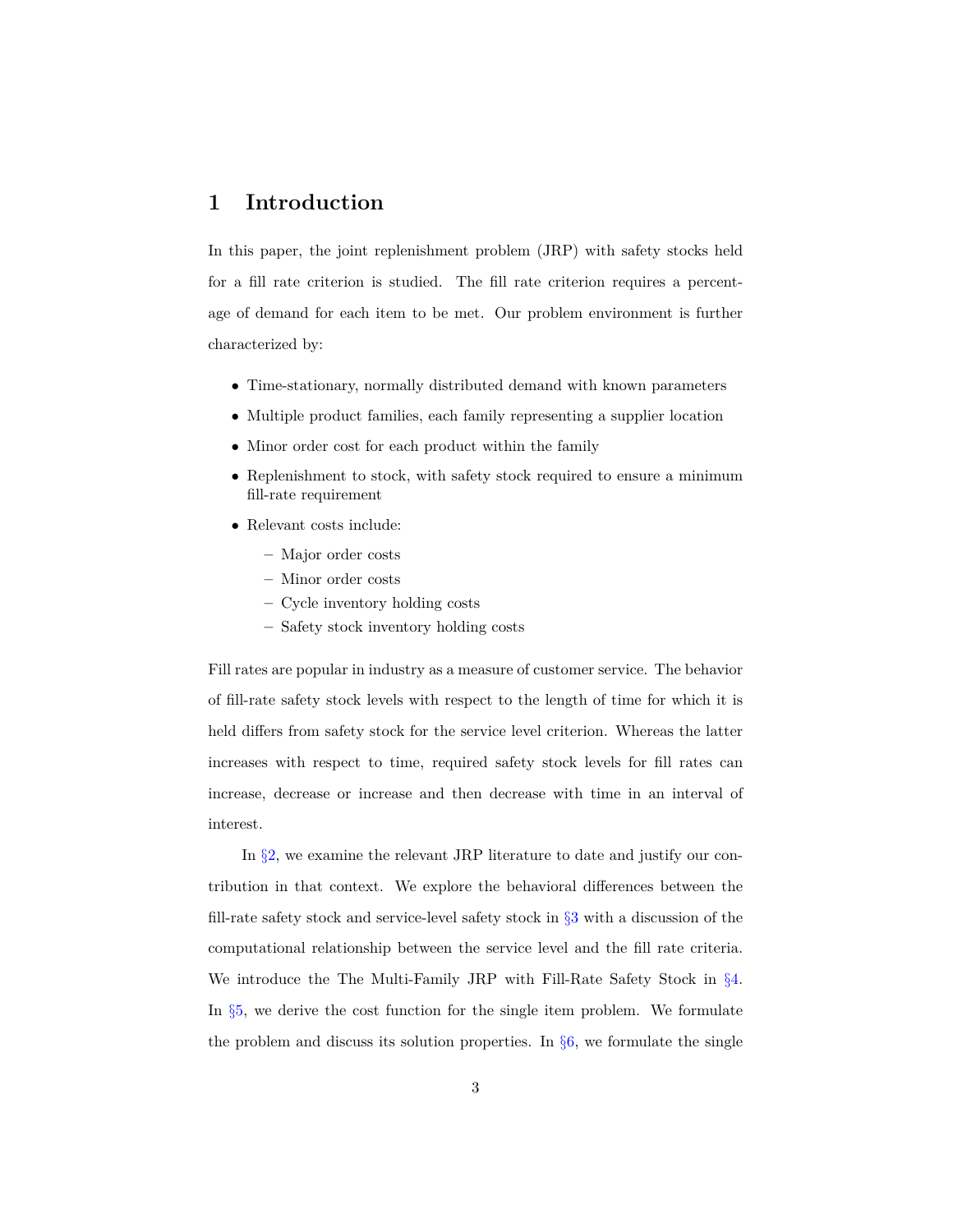Family problem; we derive a continuous relaxation, which will serve as a step in the solution procedure and as a lower bound. The multi-family algorithm for fill rates is developed in *§*[7.](#page-31-0) Examples are given in *§*[8](#page-33-0) followed by an evaluation of the algorithms in *§*[9.](#page-36-0) We provide concluding remarks in *§*[10.](#page-38-0)

# <span id="page-4-0"></span>**2 Literature review**

The literature review is summarized in [Table 1.](#page-6-0) Goyal [\[1\]](#page-38-1), Andres and Emmons [\[2\]](#page-38-2), Joneja [\[3\]](#page-38-3), Federgruen and Zheng [\[4\]](#page-38-4), Fung and Ma [\[5\]](#page-38-5), and Viswanathan [\[6\]](#page-38-6) are examples of Deterministic JRP research, with the latter most offering an optimal algorithm. Robinson and Lawrence [\[7\]](#page-38-7) add a production capacity constraint to their JRP model.

A more recent stream of research, e.g. Eynan and Kropp [\[8\]](#page-39-0) and Tagaras and Vlachos [\[9\]](#page-39-1), extends the JRP to stochastic demand environments with safety stock held to hedge against stock outs. These efforts represent attempts to solve models that more closely resemble real-world conditions. A more popular service measure in industry, particularly in retail environments, is the fill rate measure of service, which was addressed by Rao [\[10\]](#page-39-2) for the single product case. The single product case, though not straightforward, is much easier to solve than situations which require the coordination of multiple products and multiple families. The study of fill-rate safety stock in a multi-family, multifamily is required in order to manage inventory policies and associated costs as they actually occur in practice.

The contribution of this paper is the last entry in [Table 1.](#page-6-0) This study will contribute to the JRP literature by considering the effect of fill-rate safety stock costs on the joint ordering decisions that faces the management of a firm that replenishes from multiple locations. The environment considered is that of multiple items partitioned into multiple families. The manager's challenge is to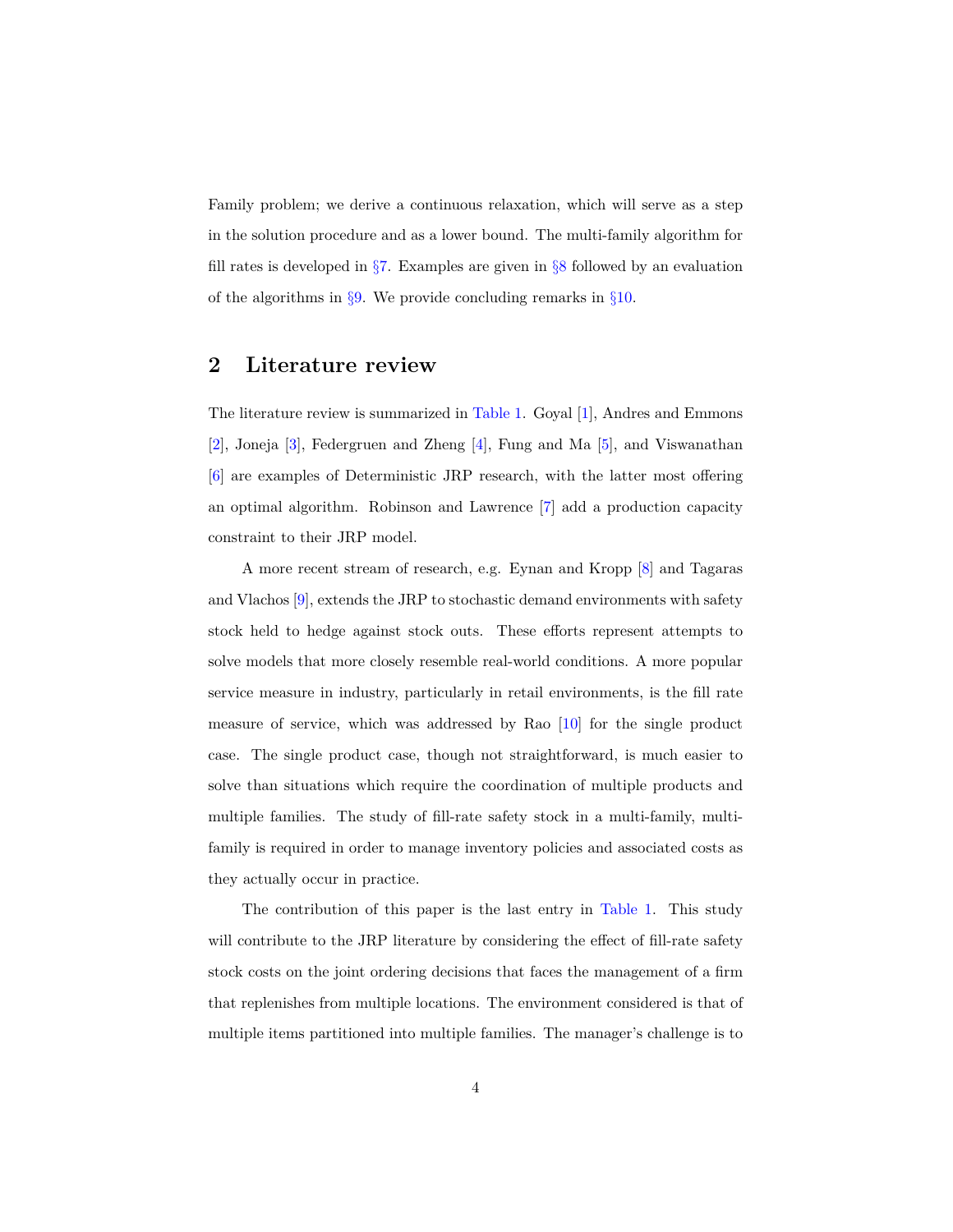balance competing costs in order to achieve a low cost replenishment solution. The family and item fixed costs compete against the variable costs of holding working stock and safety stock inventories. These costs make up the relevant costs of the problem, the sum of which will be referred to as the total cost. Even though this problem is intended to address multiple families, it is also applicable to the single family and the single item problems.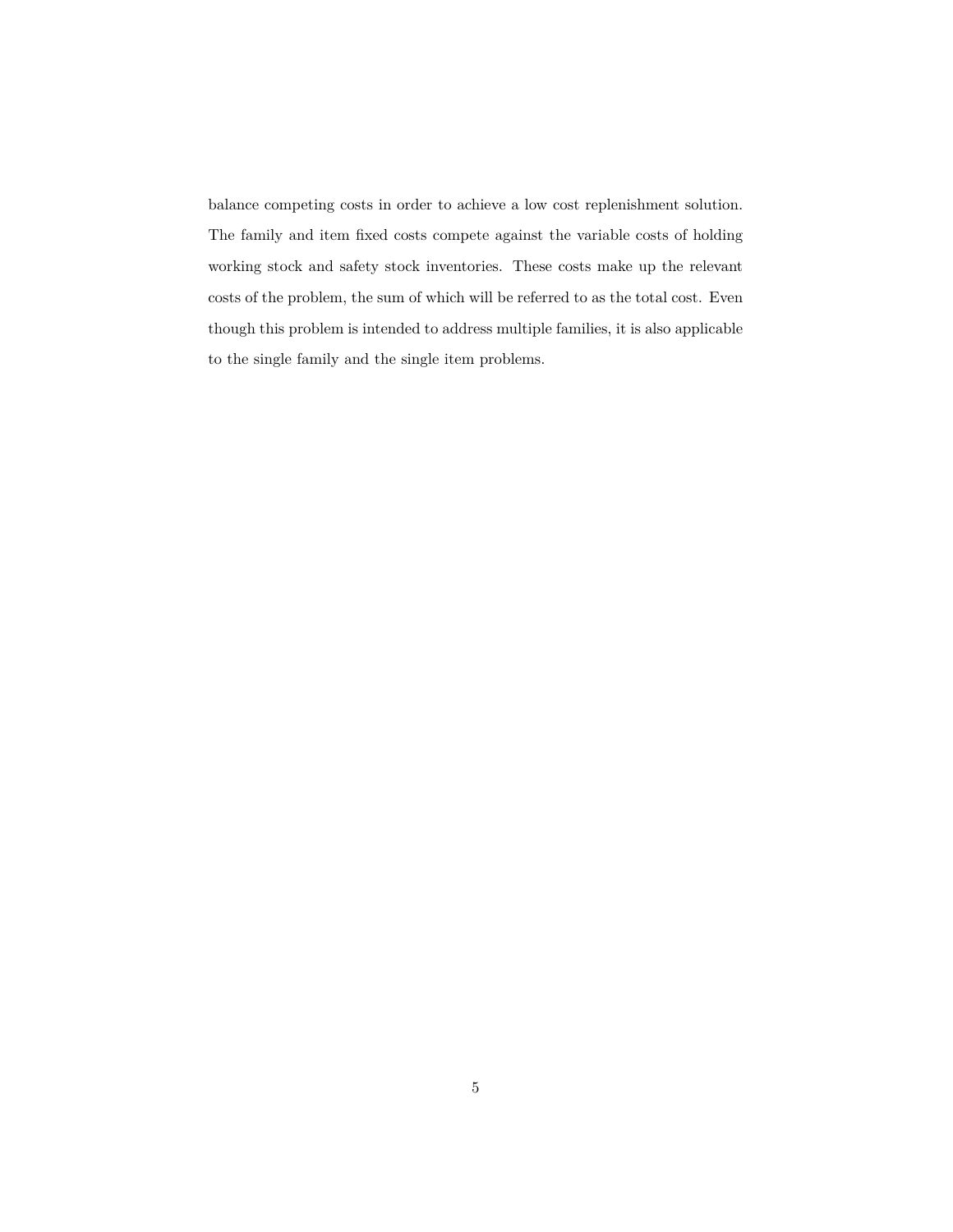| $\text{Author}(s)$         | Year | Replenishment Type | Safety Stock |
|----------------------------|------|--------------------|--------------|
| Robinson and Lawrence [7]  | 2004 | SF                 |              |
| Rao $[10]$                 | 2003 | SI                 | FR.          |
| Tagaras and Vlachos [9]    | 2002 | <b>SF</b>          | SL           |
| Viswanathan $[6]$          | 2002 | SF                 |              |
| Fung and Ma $[5]$          | 2001 |                    |              |
| Eynan and Kropp $[8]$      | 1997 | SF                 | SL           |
| Federgruen and Zheng $[4]$ | 1992 | SF                 |              |
| Joneja $[3]$               | 1989 | SF                 |              |
| This Paper                 |      | MF, SF, SI         | FR           |

<span id="page-6-0"></span>Table 1: Contributions of the Literature and this Paper

Legend:

| <b>SI</b> | single-item               |
|-----------|---------------------------|
| SF        | single-family, multi-item |
| МF        | multi-family, multi-item  |
| FR.       | fill rate                 |
| SL.       | service level             |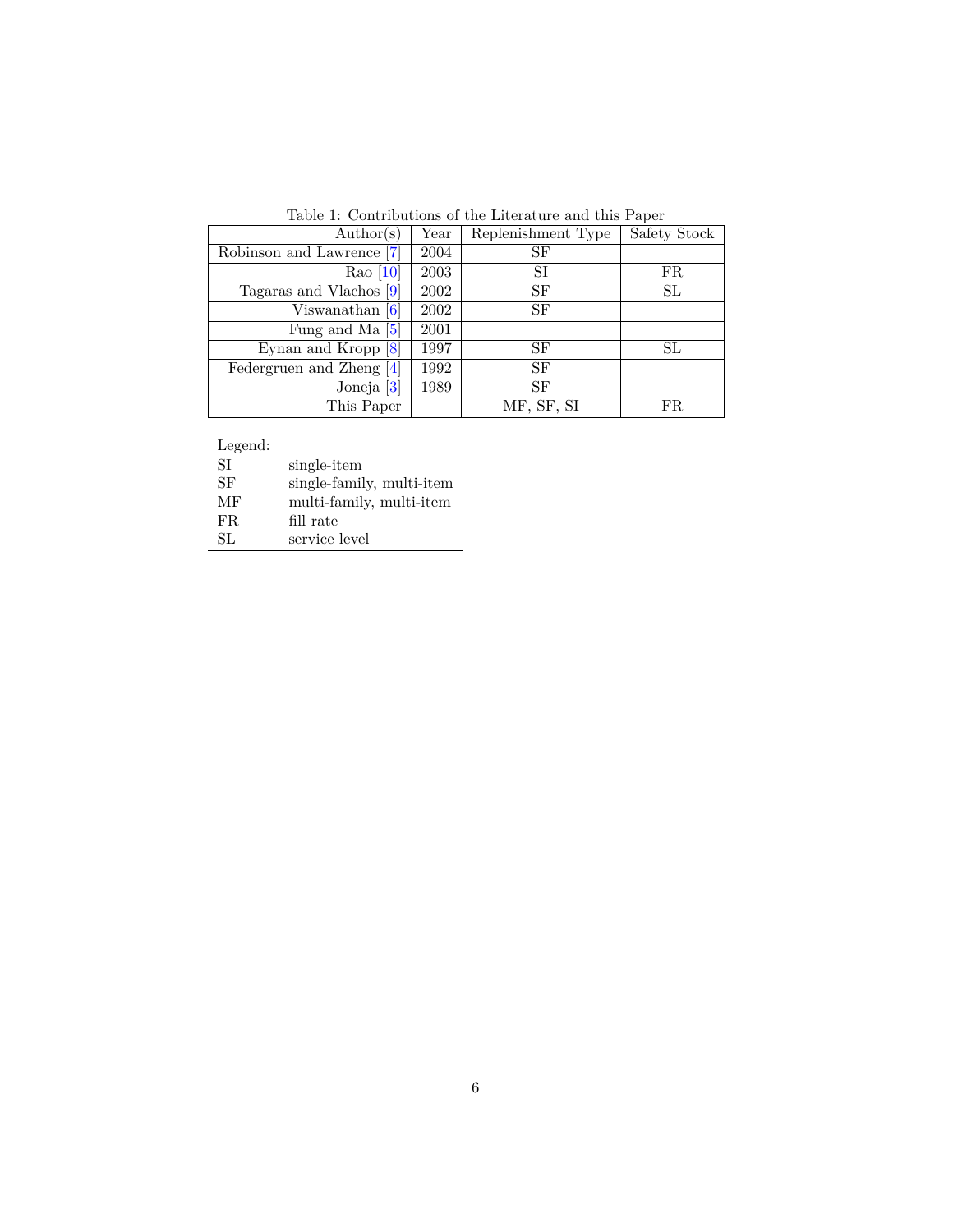# <span id="page-7-0"></span>**3 Fill-Rate Safety Stock**

# **3.1 The Fill Rate**

Consider an item, whose demand is normally distributed with mean *d* units per period and standard deviation of demand  $\sigma$  units per period, is replenished every *t* periods, with a replenishment lead-time  $L \geq 0$ .

When considering the fill rate, one seeks to determine a product's expected excess demand, which cannot be filled from inventory so that [equation \(1\)](#page-7-1) below holds, where the LHS,  $f$ , is the required fill rate for the item under consideration.

<span id="page-7-1"></span>
$$
f = \frac{q}{q + e} \tag{1}
$$

The quantity on hand, *q*, at the beginning of the inventory cycle is defined in equation  $(2)$ . The first term of the right hand side of equation  $(2)$  is the mean demand between replenishments. The second term of the right hand side of [equation \(2\)](#page-7-2) is the safety stock required to meet the specified fill rate, *f*.

<span id="page-7-2"></span>
$$
q = dt + z\sigma\sqrt{L+t} \tag{2}
$$

The expected shortage, *e*, given  $z\sigma\sqrt{L+t}$  units of safety stock, is defined in [equation \(3\).](#page-7-3)

<span id="page-7-3"></span>
$$
e = E(z)\sigma\sqrt{L+t} \tag{3}
$$

where,  $E(z)$ , given in [equation \(4\),](#page-7-4) is the partial expectation evaluated at  $z$ .

<span id="page-7-4"></span>
$$
E(z) = \frac{1}{2\pi} \int_{z}^{\infty} (x - z) e^{-\frac{x^2}{2}} dx
$$
 (4)

To compute *e*, first find *z* in [equation \(4\)](#page-7-4) below so that [equation \(1\)](#page-7-1) holds, using the identities in equation  $(2)$  and equation  $(3)$ . Since  $e$  is the demand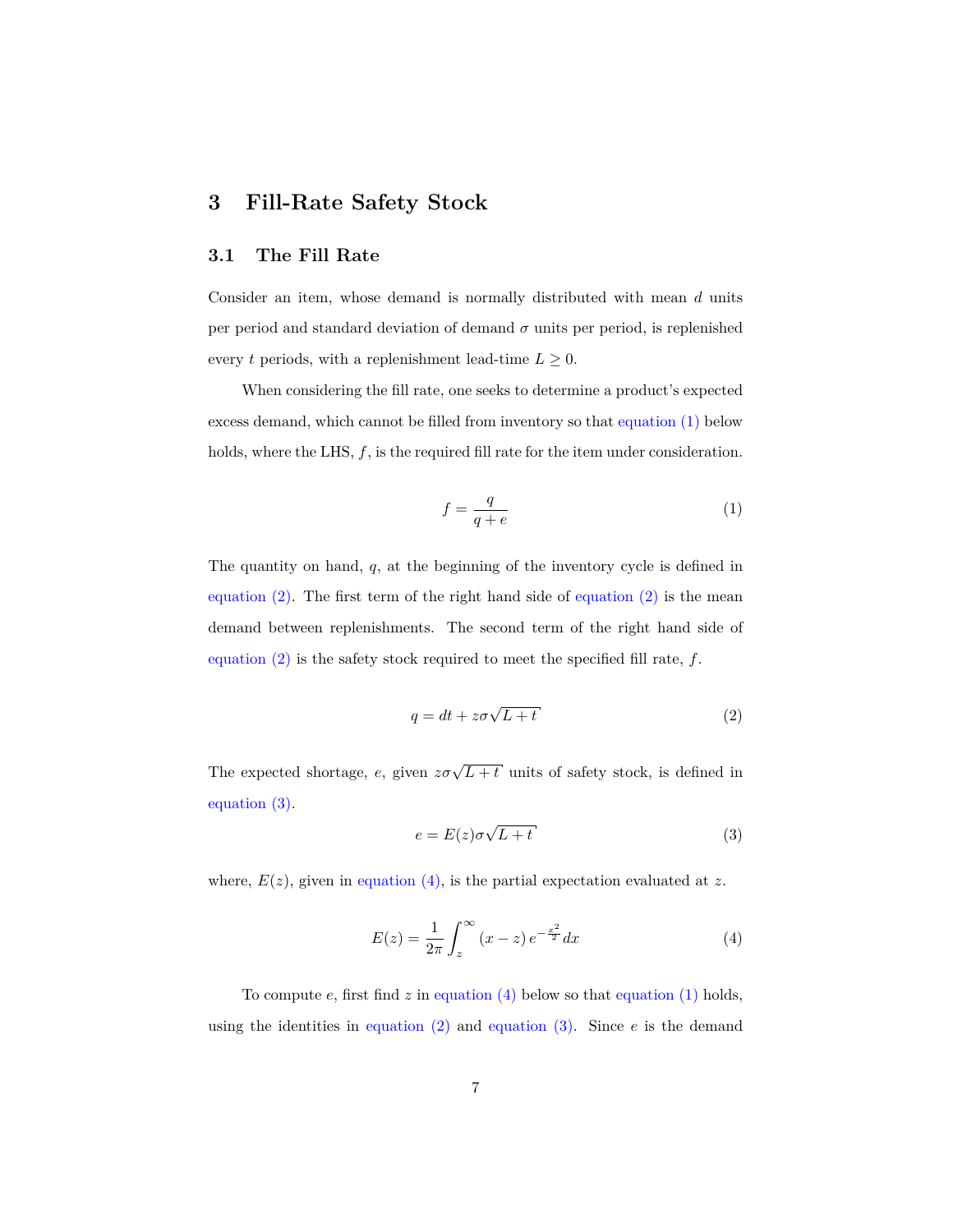expected to exceed  $q$ , the denominator in equation  $(1)$  is the expected demand given *q* units were in stock.

The partial expectation in [equation \(4\)](#page-7-4) can be expressed as follows [\[11\]](#page-39-3):

<span id="page-8-0"></span>
$$
E(z) = \phi(z) - zF(z) \tag{5}
$$

where,

- *φ*(*z*) Standard normal p.d.f. evaluated at *z*
- $\Phi(z)$  Area under the standard normal curve to the left of z
- $F(z)$  Area under the standard normal curve to the right of *z*; that is  $F(z) = 1 - \Phi(z)$

We combine equation  $(1)$ , equation  $(3)$ , equation  $(2)$ , and equation  $(5)$  to yield [equation \(6\),](#page-8-1) below.

<span id="page-8-1"></span>
$$
[\phi(z) - zF(z)] - \left(\frac{1-f}{f}\right)\left(\frac{dt}{\sigma\sqrt{L+t}} + z\right) = 0\tag{6}
$$

We can now express  $t$  in terms of  $z$  as follows in equation  $(7)$  below

<span id="page-8-2"></span>
$$
\frac{t}{\sqrt{L+t}} = \left[ \left( \frac{f}{1-f} \right) E(z) - z \right] \left( \frac{\sigma}{d} \right) \tag{7}
$$

**Property 1.** An increase (decrease) in *t* requires a decrease (increase) in *z* to maitain the identitly in [equation \(1\).](#page-7-1)

*Proof.* Using [equation \(1\)](#page-7-1) and [equation \(3\),](#page-7-3) we can write [equation \(8\)](#page-8-3) below.

<span id="page-8-3"></span>
$$
\frac{dt + z\sigma\sqrt{L+t}}{dt + z\sigma\sqrt{L+t} + E(z)\sigma\sqrt{L+t}} = f
$$
\n(8)

Because  $\frac{\partial E(z)}{\partial z}$  < 0 [\[11\]](#page-39-3), maintaining the identity in [equation \(8\)](#page-8-3) requires a reduction in the value of *z* to raise the value of the denominator of the LHS of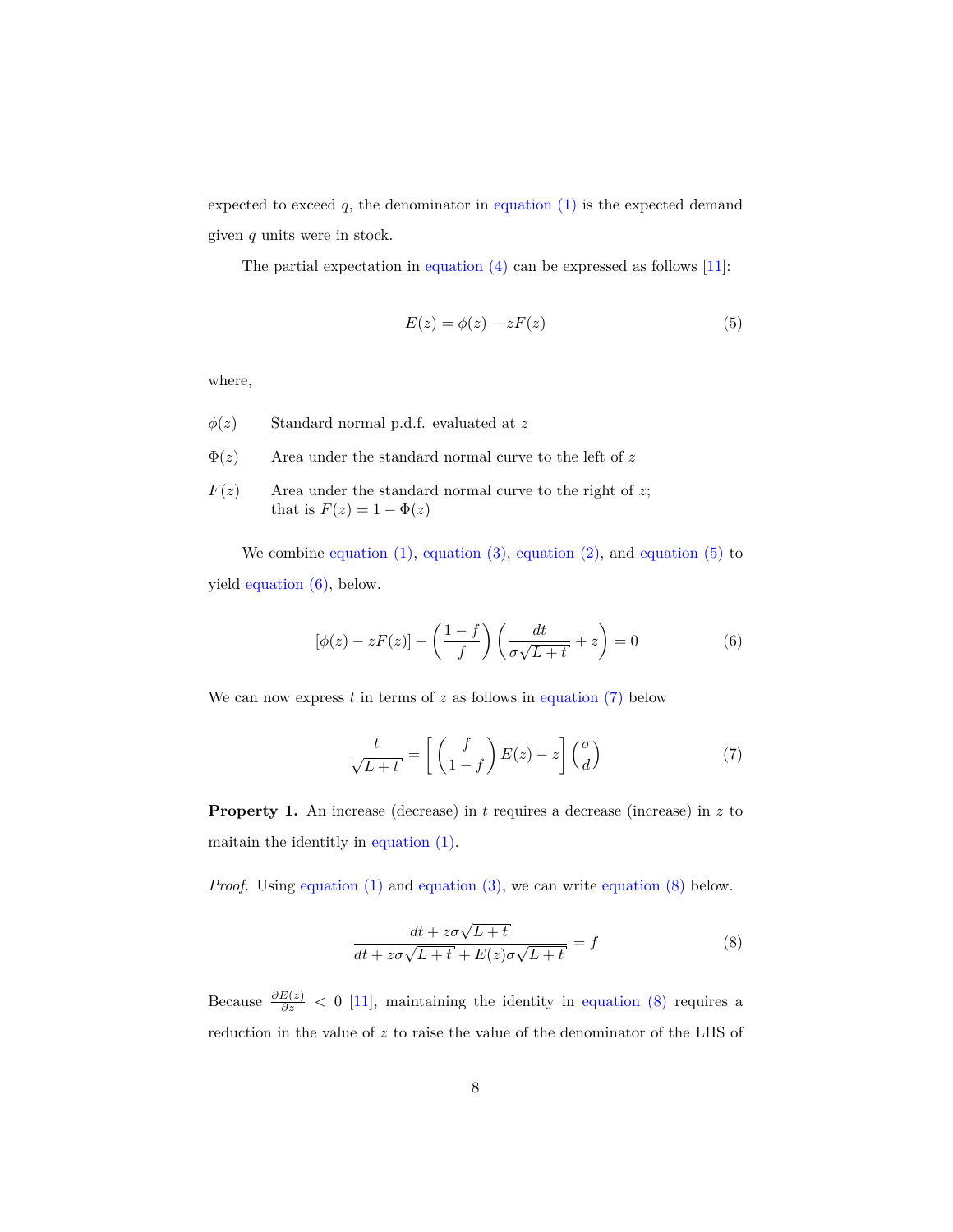[equation \(8\)](#page-8-3) when *t*, in the numerator, increases.

The relationship of *z* to *t* is illustrated in [Figure 1.](#page-10-0) The demand line is the demand rate multiplied by the cycle time, *dt*. When *z <* 0, the order quantity, *q*, required to satisfy *f* is smaller than the mean demand over the time until the next replenishment. To satisfy the identity in [equation \(6\),](#page-8-1) the value of *z* is zero when

$$
\frac{t}{\sqrt{L+t}} = \frac{1}{\sqrt{2\pi}} \left(\frac{\sigma}{d}\right) \left(\frac{f}{1-f}\right). \tag{9}
$$

 $\Box$ 

This can be seen in Figure [Figure 1,](#page-10-0) where at  $z = 0$ , the total stock curve,  $q$ , intersects with the demand line, *dt*, and then falls below *dt*, when *z <* 0.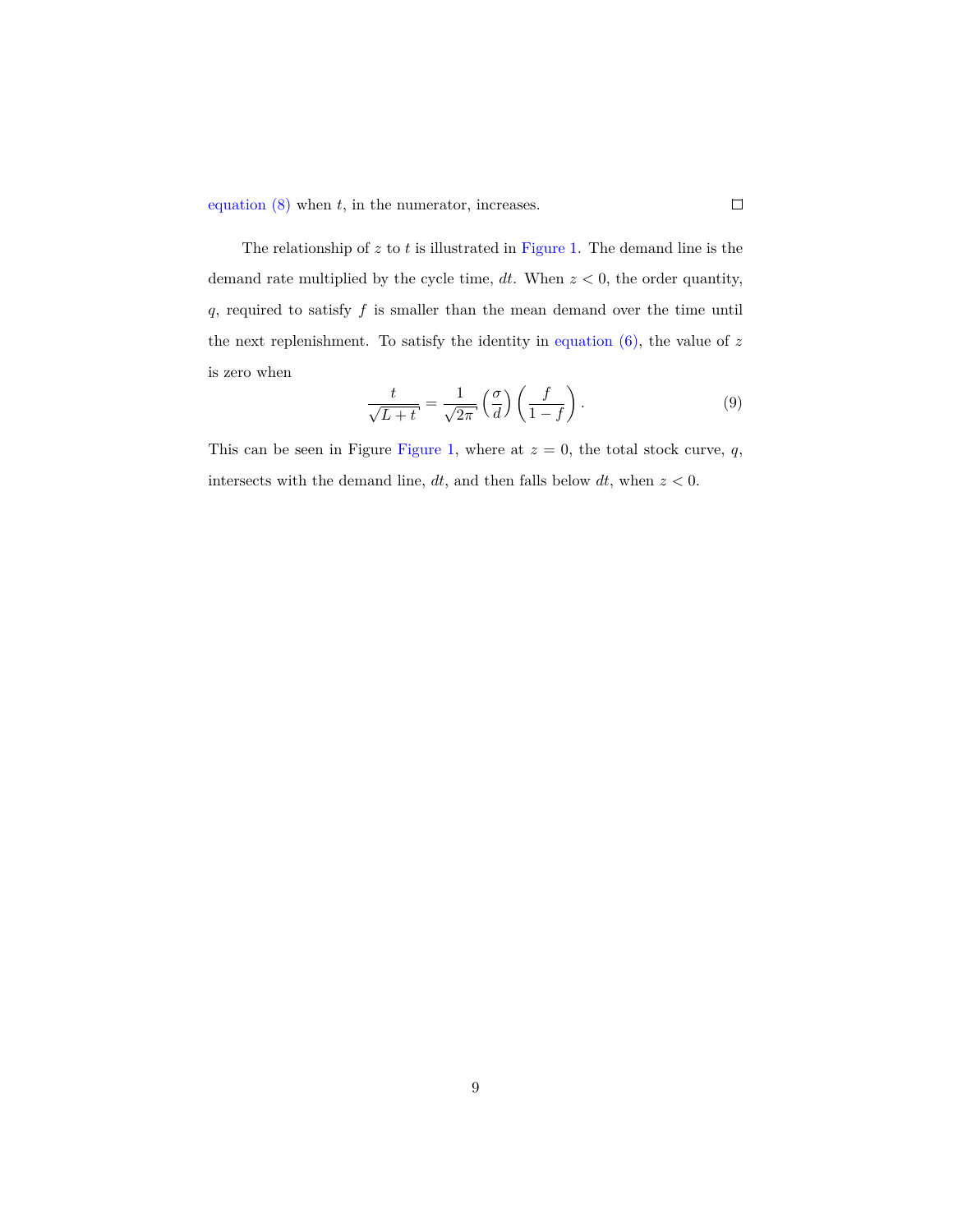

<span id="page-10-0"></span>Figure 1: The relationship of  $z$  to  $t$  that satisfies the identity in equation  $(6)$ , when *d*,  $\sigma$ , and *f* are held fixed. In this example,  $L = 0$ ,  $d = 1$ ,  $\sigma = 0.4$ , and  $f = 0.80$ ; when  $t = 0.4074$ ,  $z = 0$ . The horizontal line crossing the origin is added for emphasis.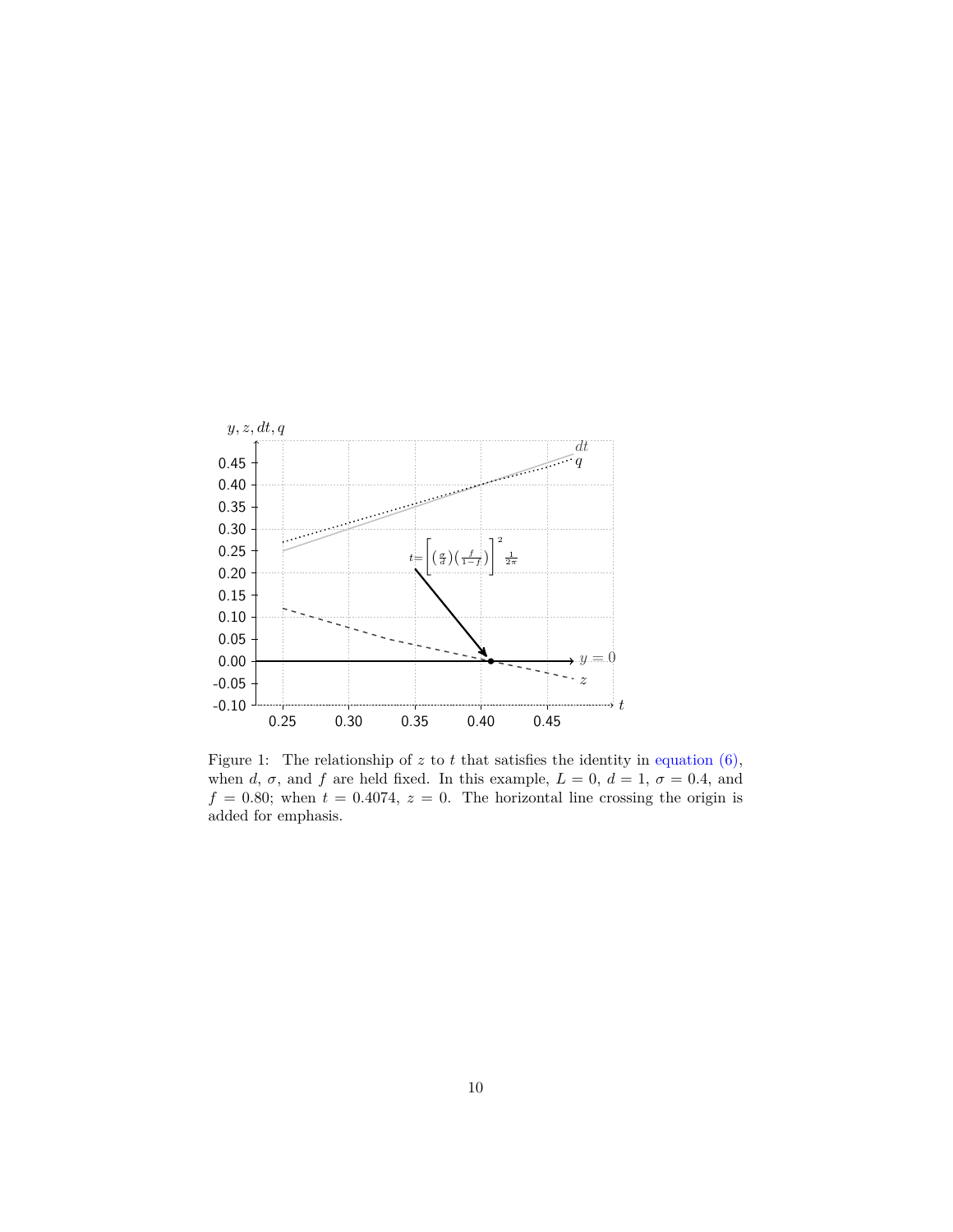# **3.2 Service Level vs. Fill Rate Safety Stock Inventories**

Consider a product with a normally distributed daily demand with a mean of 1000 units and a standard deviation of 400 units. If safety stock were held for a period up to, say, 30 days to hedge against stock outs, the level would vary with time according to the expression 400*z √ t* where *z* is the standard normal variate corresponding to one minus the probability that a stock out will occur in the time interval  $t \in (0, 30)$ . The level of service level safety stock required to cover a specific length of time in which we wish to hedge against a stock out due to unexpected demand is displayed in [Figure 2.](#page-12-0) Each curve in [Figure 2](#page-12-0) represents a different service level (one minus the probability of incurring a stock out), specifically 95%, 97%, 99%, and 99.99%.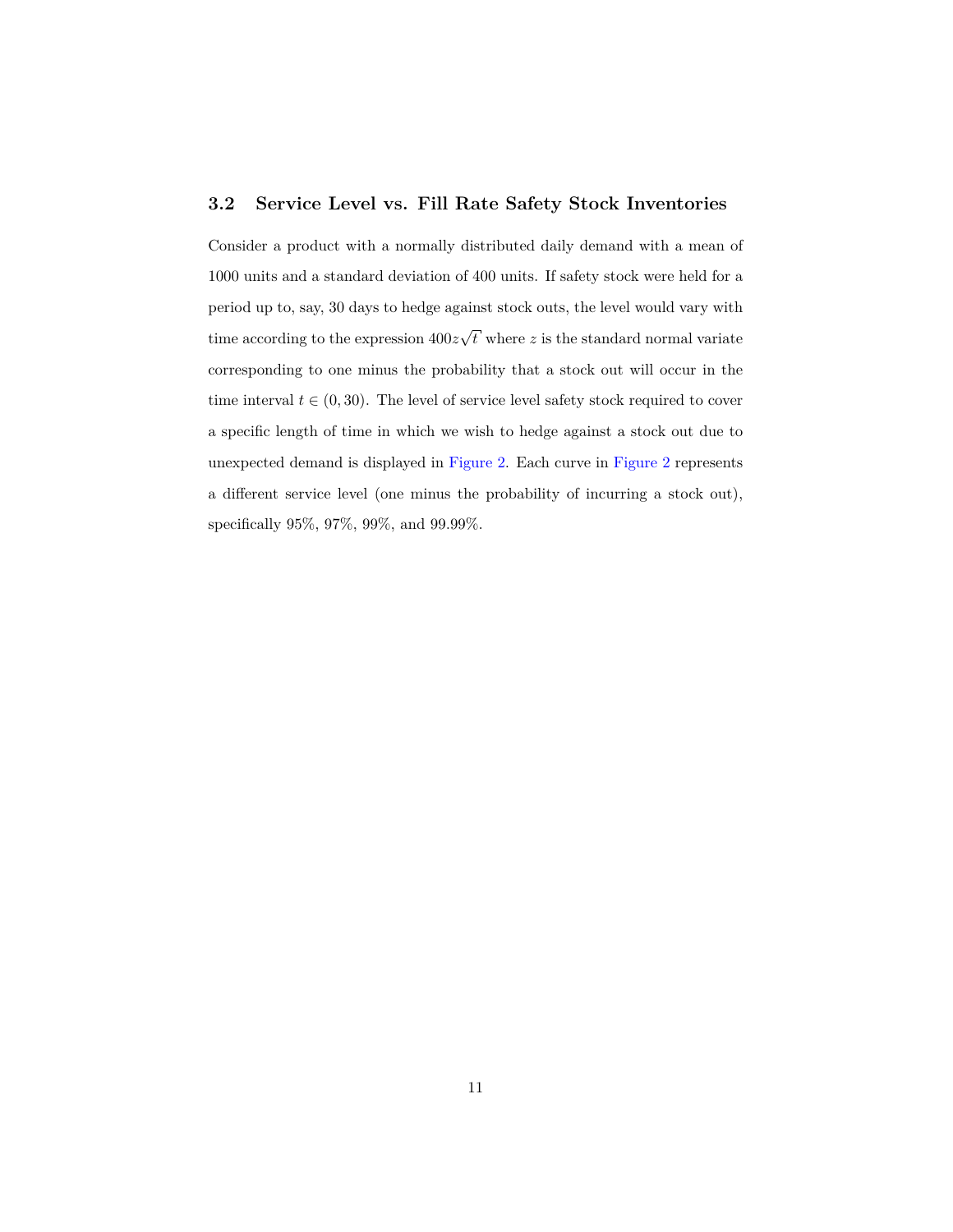

<span id="page-12-0"></span>Figure 2: Requirements of service level safety stock as a function of time for an item with  $d = 1000$  units per period, and  $\sigma = 400$  units per period. Because *z* is constant for any given service level, the safety stock function is always increasing in *t*.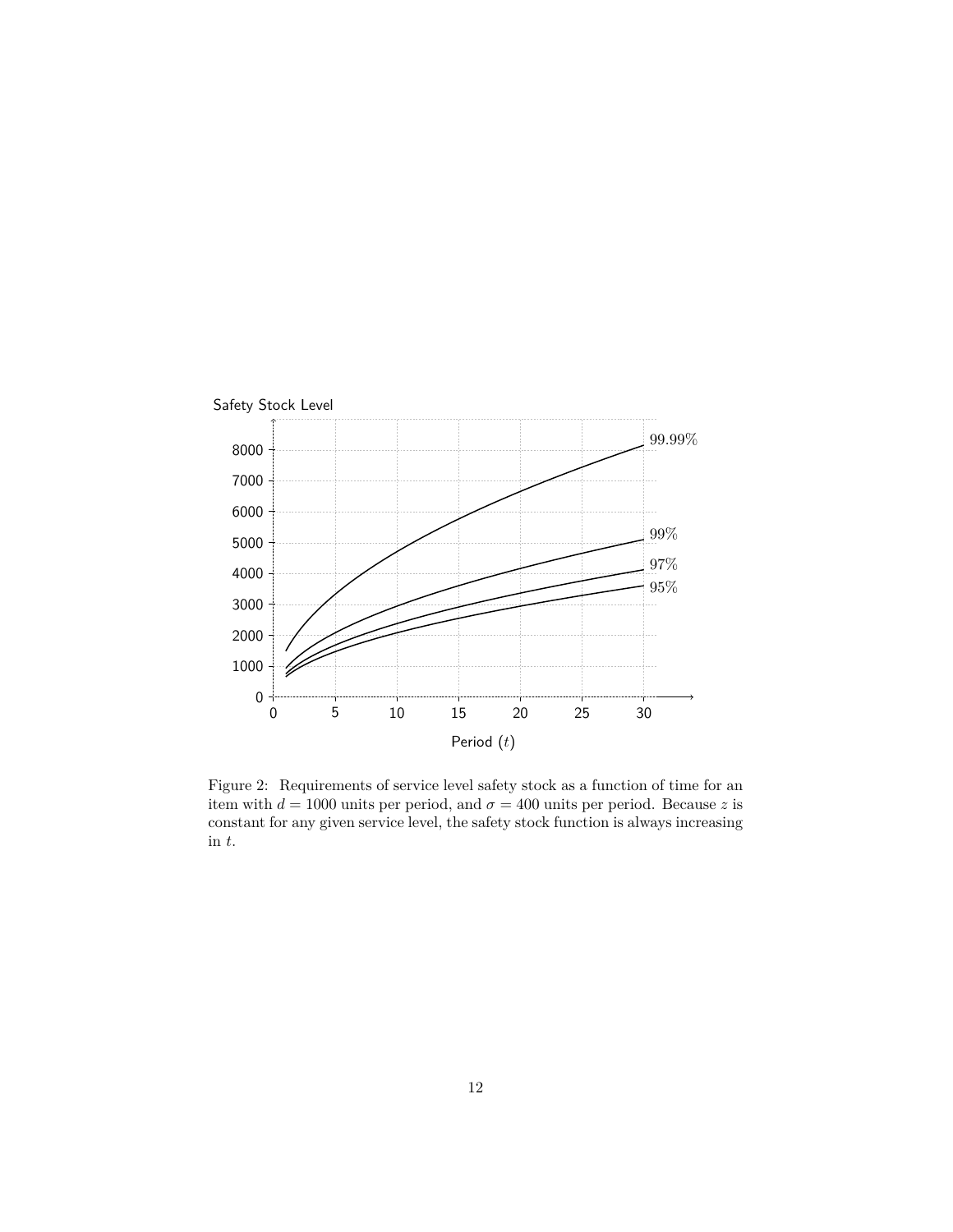The graph for safety stock levels for 95%, 97%, 99% and 99.99% fill rate requirements is in [Figure 3](#page-14-0) and presents a different picture than [Figure 2.](#page-12-0) The curves for the 95% and 97% fill rates first increase, then decrease. The reason for the change in direction is that, unlike service level safety stock, where the standard normal variate is static for each curve, the standard normal variate in fill rates is itself, a decreasing function of  $t$ . By inspection of equation  $(6)$ above, a change in the period length, *t*, over which we wish to hedge against unexpected demand, would necessitate a change in *z* to maintain the equation's identity.

The value of z can become negative, as is the case for the 95% and 97% fill-rate curves.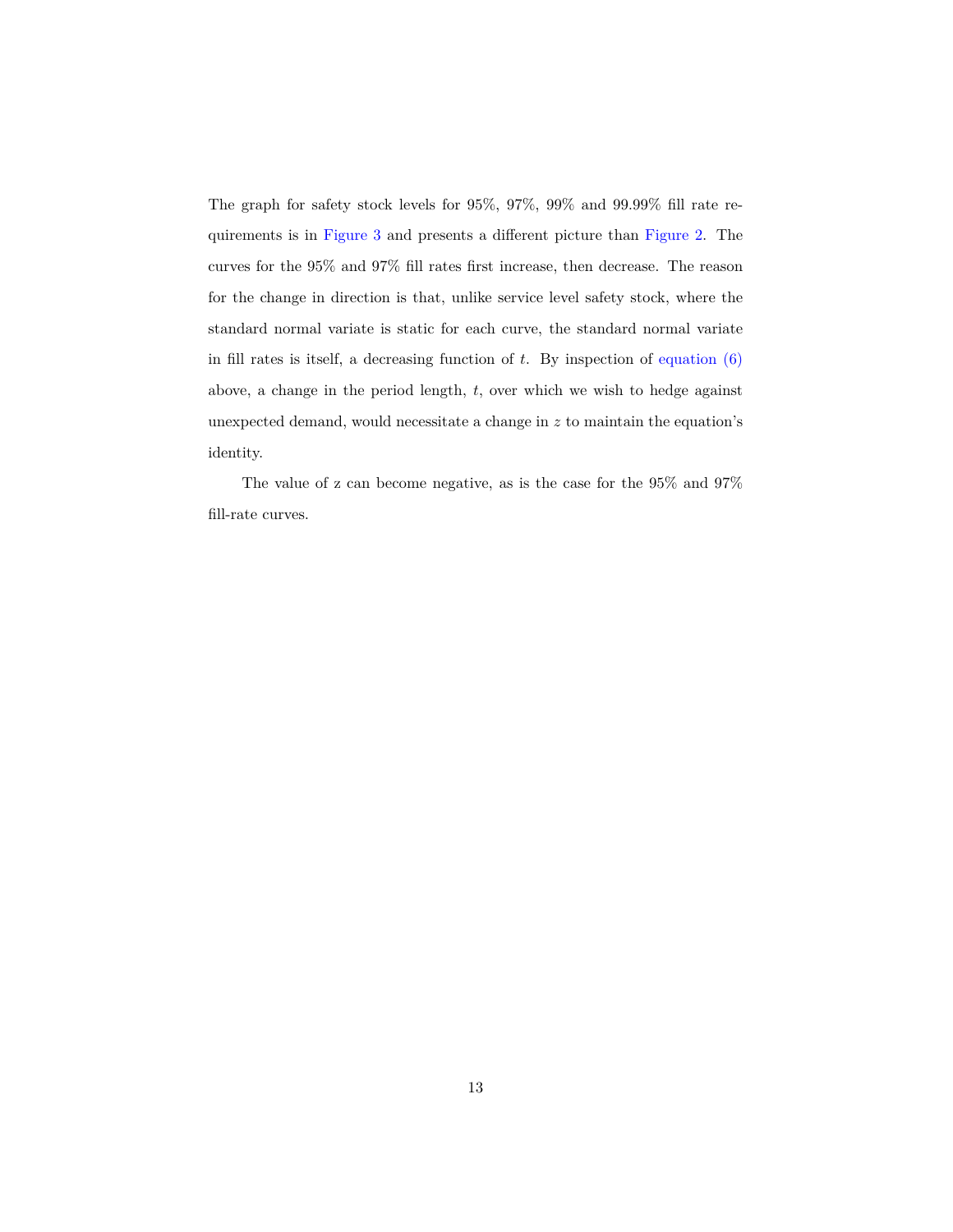

<span id="page-14-0"></span>Figure 3: Requirements of fill-rate safety stock as a function of time for an item with  $d = 1000$  units per period, and  $\sigma = 400$  units per period. Because *z* is a decreasing function of *t*, the safety stock function increases with *t* until  $t = \left[\left(\frac{\sigma}{d}\right)\left(\frac{f}{1-f}\right)\right]^2 \frac{1}{2\pi}$  and decreases thereafter.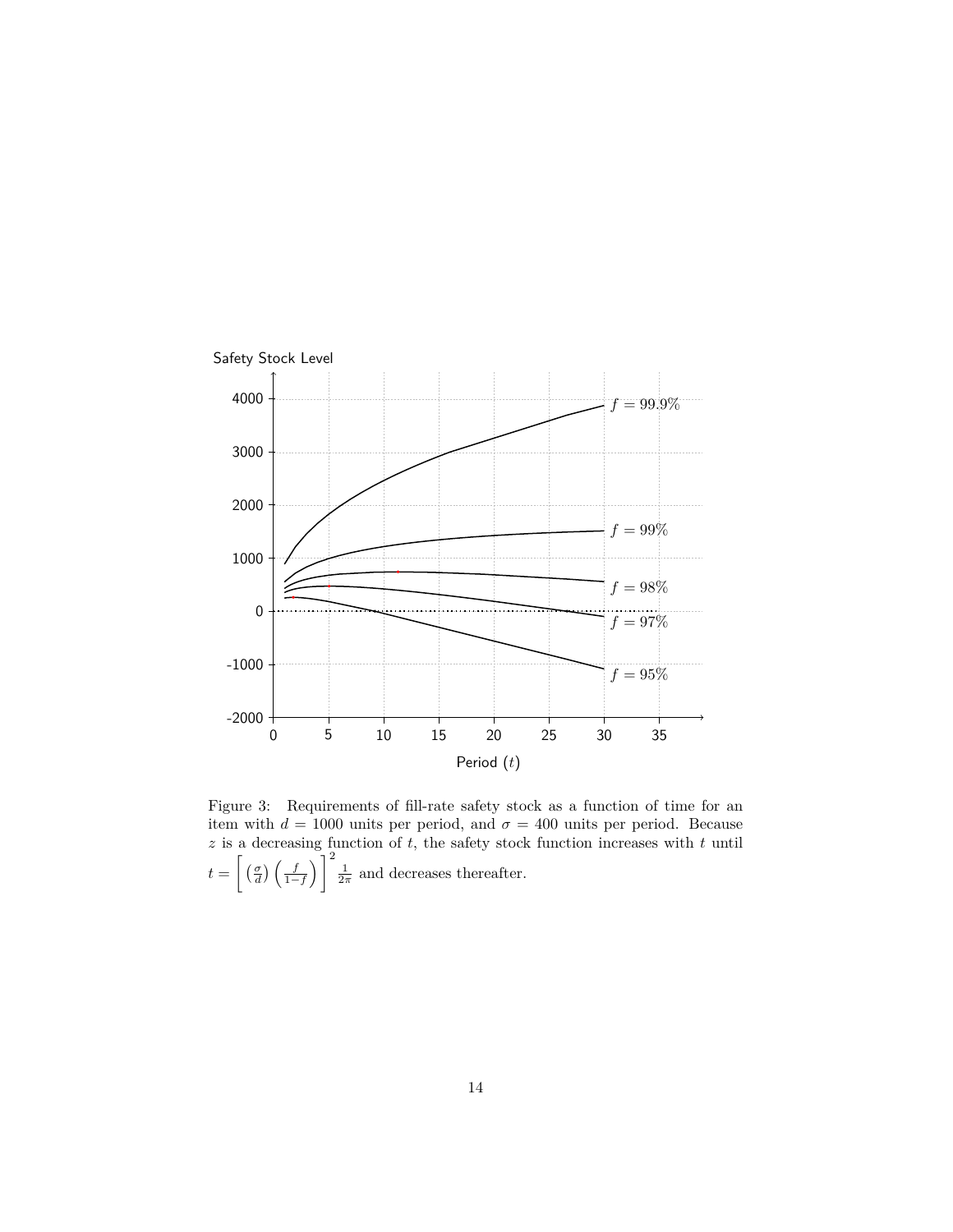# **3.3 Service Level vs. Fill Rate Safety Factors**

The service level safety factor (or the control variate) is constant over all values of *t*. That is not the case for the fill-rate.

<span id="page-15-0"></span>**Property 2.** (The Fill-Rate Safety Factor)  $\forall f \in (0,1)$ ,  $\exists ! z^f(0) \ni \left(\frac{f}{1-f}\right) E(z^f(0))$  $z^f(0) = 0$  (see [equation \(7\)\)](#page-8-2).

*Proof.* That is, when  $z = z^f(0)$ , the value of *t* is 0. Values of  $z \geq z^f(0)$  imply *√*  $\overline{t} \leq 0$  and are therefore not in the domain of values of *z* for *f*.  $\Box$ 

Property [2](#page-15-0) is illustrated in [Figure 4.](#page-16-0) Property [2](#page-15-0) will be useful in the development of an efficient solution algorithm.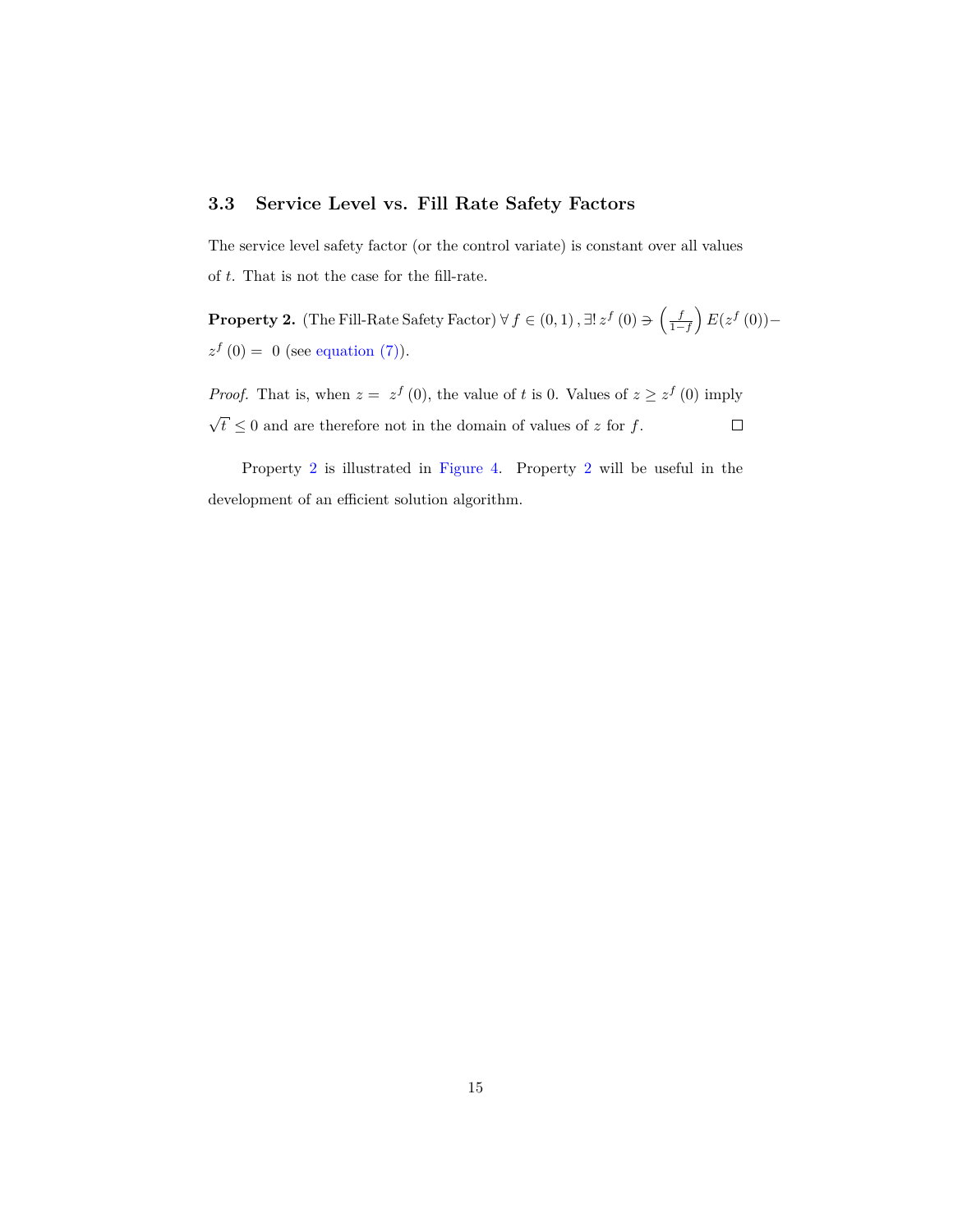

<span id="page-16-0"></span>Figure 4: Upperbound of the safety factor, *z*, determined exclusively by the fill rate, *f*. Safety factor curves for  $f = 90\%$  (dotted), 95% (dashed), and 98% (solid) displayed for an item with  $d = 1000$  and  $\sigma = 400$ . When  $t = 0$ ,  $z_0^{90\%} = 0.901, z_0^{95\%} = 1.159, \text{ and } z_0^{98\%} = 1.485.$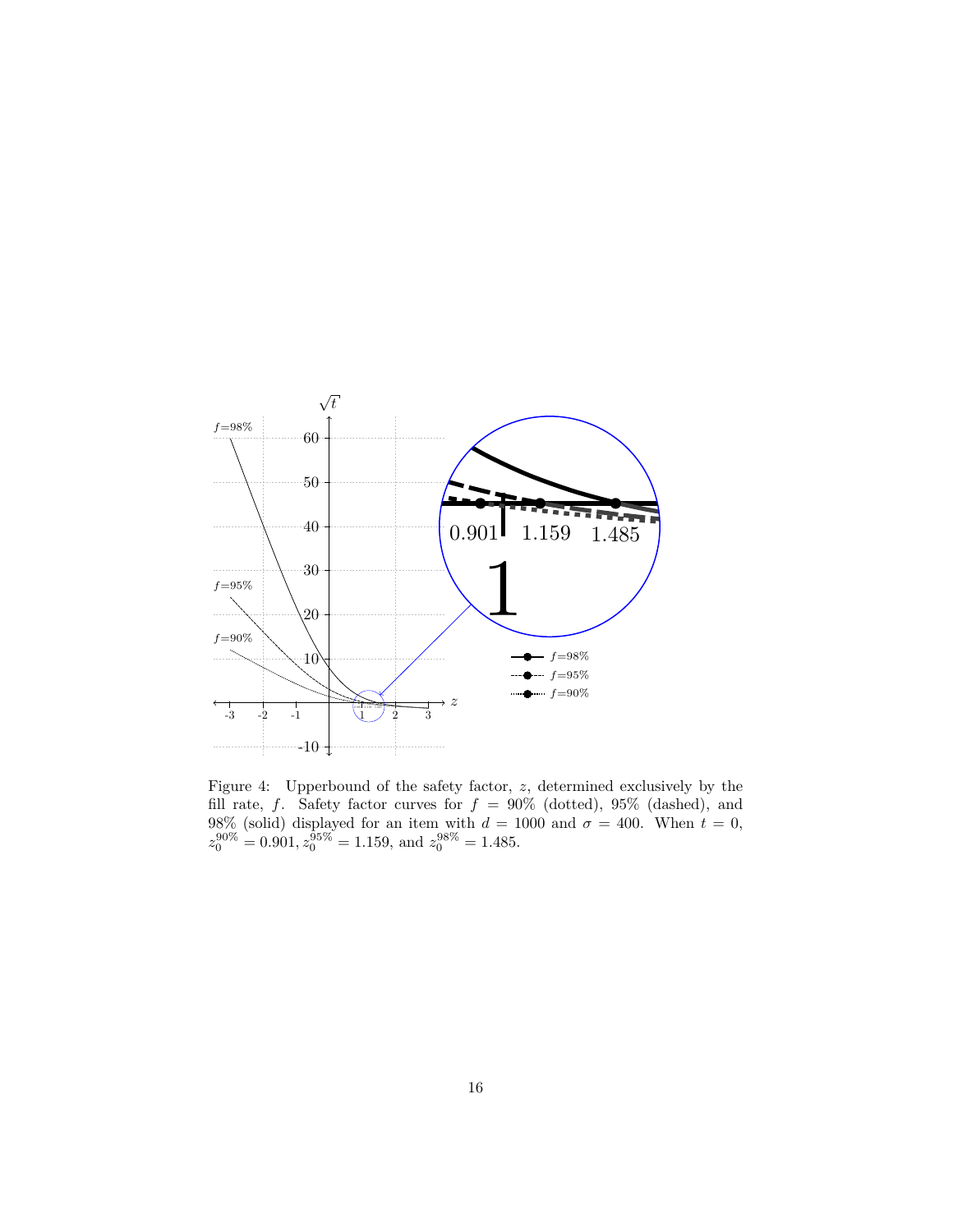# <span id="page-17-0"></span>**4 The Multi-Family JRP with Fill-Rate Safety Stock**

We now present a framework that serves as a generalization of (*a*) multi-family JRP with fill-rate safety stock (MFJRP-FR), (*b*) the (single-family) JRP with Fill-Rate Safety Stock (JRP-FR), and (*c*) the (single-item) EOQ with Fill-Rate Safety Stock.

**Problem Environment.** The MFJRP-FR is a continuous-time, infinite horizon extension of the JRP in which a retail firm replenishes its inventory from multiple suppliers. Each supplier represents a family. The retailer needs to coordinate shipment arrivals from all the suppliers with its own resources, such as personnel and dock space.

There are *n* families, each identified by a subscript  $i \in \mathbb{N} = 1, \ldots, n$ . Each item is idenditified by a unique family-item pair, $(i, j) \in \mathbb{N} \times \mathbb{N}$ , with the subscript *j* ∈ N, denothing the *j*<sup>th</sup> item in family *i*. The use of *n* as both the number of families and the number of items within each family is a notational convenience. When the number *n* exceeds the actual number of items in any family, or exceeds the number of families, dummy items and/or families are simply created and the value of zero is assigned to their parameters.

- *•* For each family, there is:
	- **–** a known sequence-independent order cost
	- **–** a known delivery lead-time
- *•* For each item, the demand is:
	- **–** time-stationary
	- **–** normally distributed, with
	- **–** known mean and standard deviation
	- **–** uncorrelated with other items
	- **–** not substitutable with other items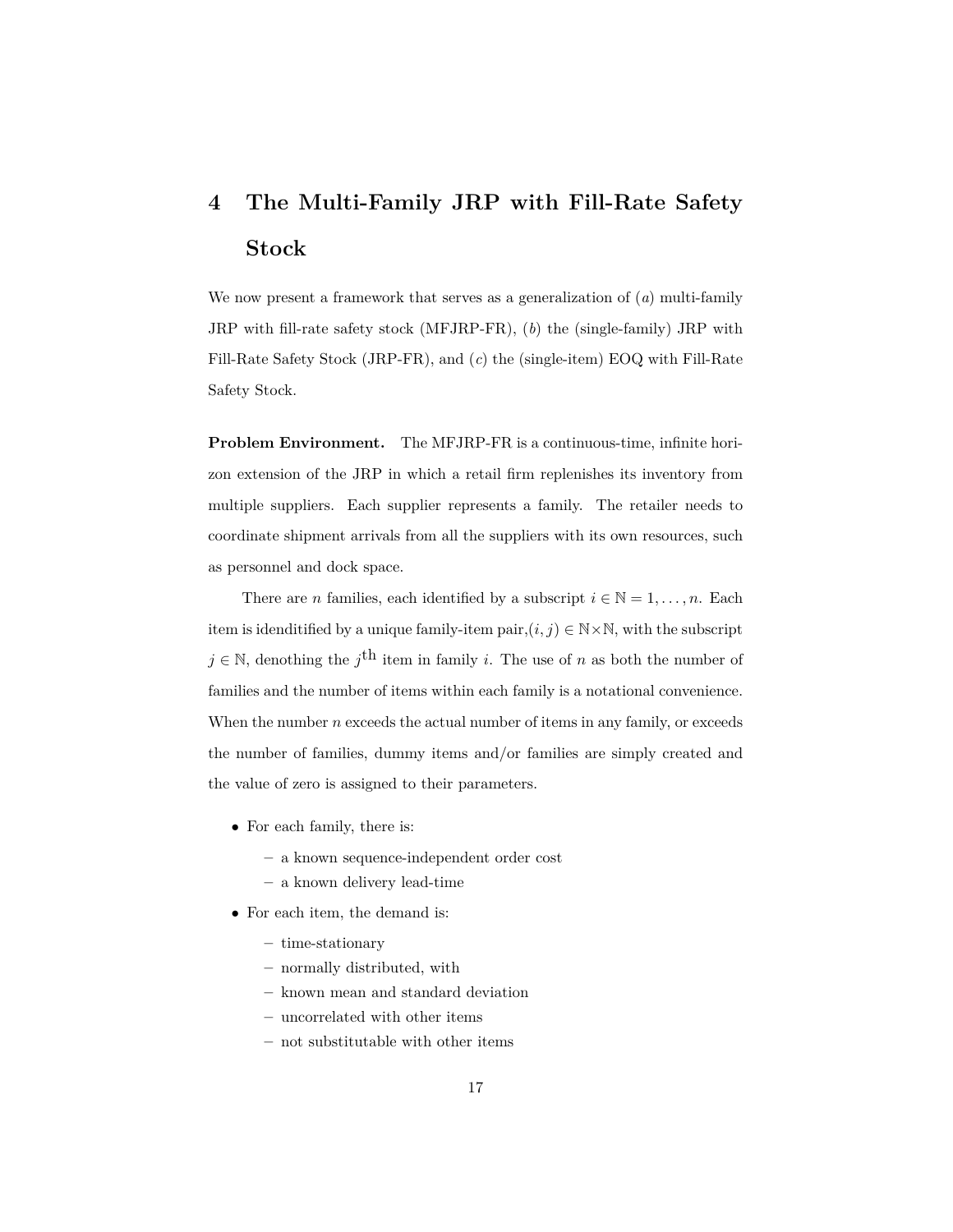- *•* For each item, there is:
	- **–** a known sequence-independent ordering cost
	- **–** a known cost of storing the item in inventory
	- **–** a specified fill rate

Safety stock is maintained for each item in order to meet the specified fill rates. We further assume items do not have multiple suppliers; that is, every item is unique. The relevant costs include a fixed cost for ordering the item and a holding cost per unit per unit of time for both cycle and safety stocks. The objective is to minimize the total average relevant cost per unit time in a cyclic schedule.

# **4.1 Notation**

#### **Basic Notation**

 $W = \{0, 1, 2, \ldots\};$  the set of non-negative integers

 $\mathbb{P}$  = { $2^p : p \in \mathbb{W}$ }; the set of integer-powers-of-two

#### **Problem Parameters**

- *A*<sup>*i*</sup> order cost incurred when one or more items are ordered from  $i \in \mathbb{N}$
- *L*<sup>*i*</sup> Delivery lead-time for family  $i \in \mathbb{N}$
- $a_{ij}$  order cost incurred when item  $(i, j)$  is ordered
- $d_{ij}$  demand mean for item  $(i, j)$
- $\sigma_{ij}$  demand standard deviation for item  $(i, j)$
- $h_{ij}$  inventory carry cost per unit per unit of time for item  $(i, j)$
- $f_{ij}$  required fill rate for item  $(i, j)$

#### **Decision Variables**

- $z_{ij}$  safety factor for item  $(i, j)$
- $t_{ij}$  length of the basic period (BP) for item  $(i, j)$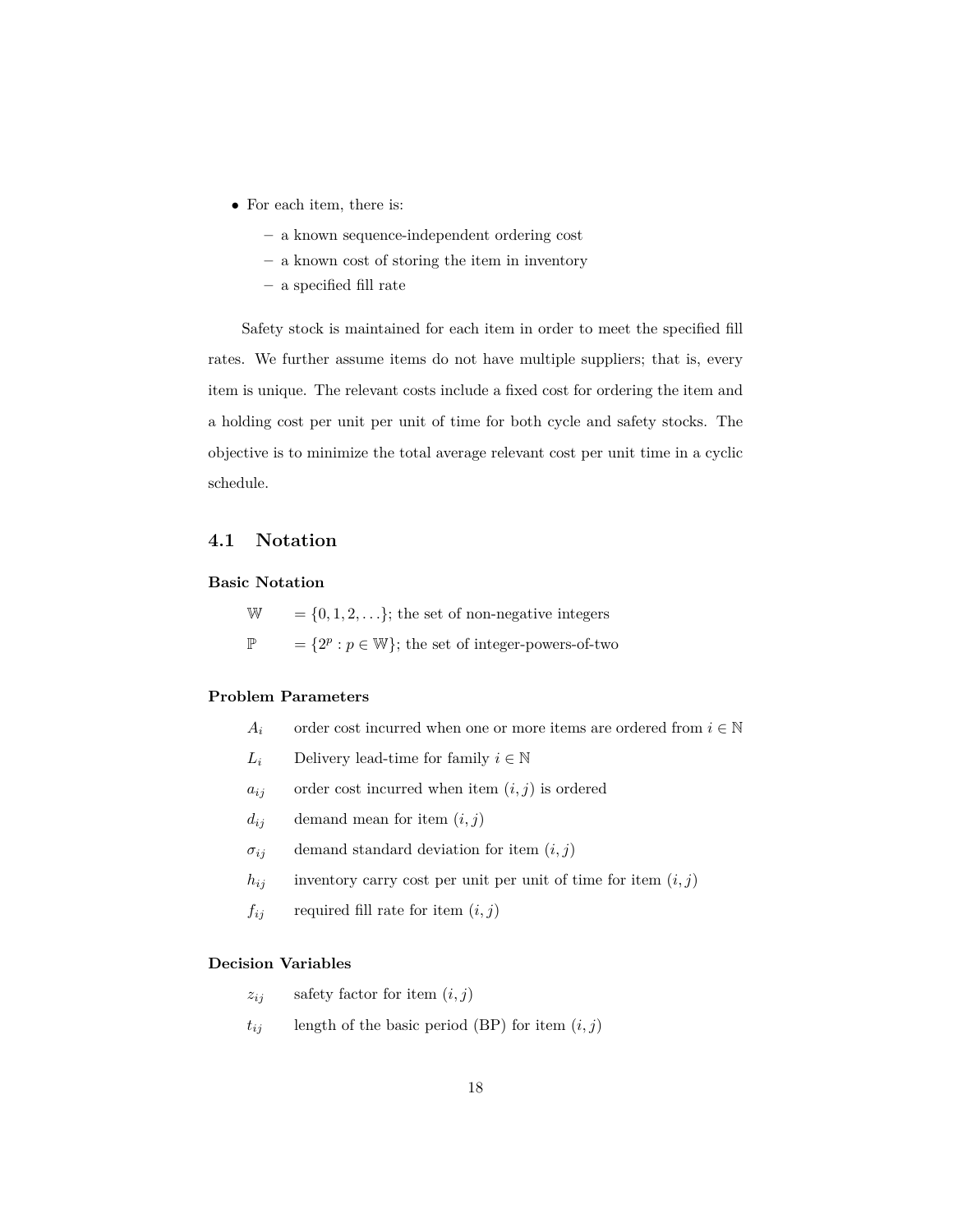- *T* length of the basic period (SF and MF problems)
- *K*<sup>*i*</sup> multiplier for family *i*;  $K_i \in \mathbb{P}$
- *k*<sub>ij</sub> multiplier for item  $(i, j)$ ;  $k_{ij} \in \mathbb{P}$

## **Additional Notation**

| K                | $n$ -vector                                                                              |                                 |
|------------------|------------------------------------------------------------------------------------------|---------------------------------|
| k                | $n \times n$ - matrix                                                                    |                                 |
| $\mathbf{k}_i$ . | $n^{th}$ row of <b>k</b>                                                                 |                                 |
| z                | $n \times n$ -matrix                                                                     |                                 |
| $c(\cdot)$       | cost function evaluated at                                                               |                                 |
| $b_{ij}$         | $=\frac{1}{2}h_{ij}d_{ij}$                                                               |                                 |
| $g_{ij}$         | $=\begin{cases} h_{ij}z_{ij}\sigma_{ij}\ \frac{1}{2}h_{ij}z_{ij}\sigma_{ij} \end{cases}$ | if $z_{ij} \geq 0$<br>otherwise |
| $T_i$            | $= TK_i$                                                                                 |                                 |
| $T_{ij}$         | $= TK_ik_{ii}$                                                                           |                                 |
| $x_i$            | $= TK_i$                                                                                 |                                 |
| $y_{ij}$         | $= TK_ik_{ii}$                                                                           |                                 |

# **4.2 Derivation of the Cost function**

The problem parameters are known for each family of items and its items. The firm would like to adopt an inventory policy that (*a*) minimizes the total relevant operating costs (*b*) is feasible to implement, and (*c*) complies with its service criteria. The average family order cost per unit time of the item is given in [equation \(10\).](#page-19-0) The average item order cost per unit time of the item is given in [equation \(11\).](#page-19-1)

<span id="page-19-0"></span>
$$
\sum_{i \in \mathbb{N}} \frac{A_i}{T_i} \tag{10}
$$

<span id="page-19-1"></span>
$$
\sum_{i \in \mathbb{N}} \sum_{j \in \mathbb{N}} \frac{a_{ij}}{T_{ij}} \tag{11}
$$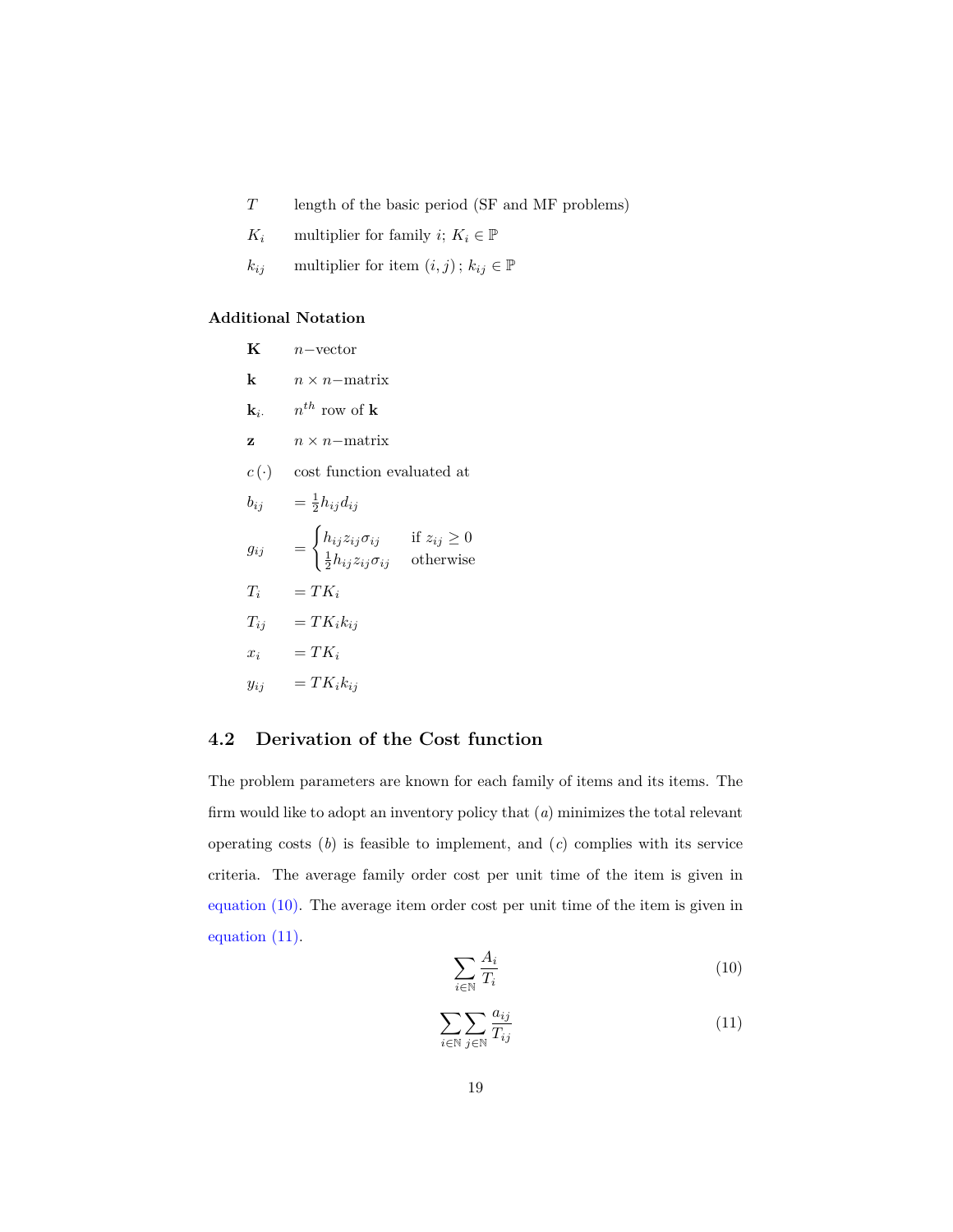The average working stock holding cost per unit time when the BL length is *T* units and item  $(i, j)$  is replenished every  $TK_i k_{ij}$  time units, is given in [equa](#page-20-0)[tion \(12\).](#page-20-0)

<span id="page-20-0"></span>
$$
\sum_{i \in \mathbb{N}} \sum_{j \in \mathbb{N}} b_{ij} T_{ij} \tag{12}
$$

The total average safety stock holding cost per unit time is given in [equa](#page-20-1)[tion \(13\).](#page-20-1)

<span id="page-20-1"></span>
$$
\sum_{i \in \mathbb{N}} \sum_{j \in \mathbb{N}} g_{ij} \sqrt{L_i + T_{ij}} \tag{13}
$$

When  $z_{ij} \geq 0$  the value of  $g_{ij}$  in [equation \(13\)](#page-20-1) is positive (see **Additional Notation**). It reflects the fact that, on average, this is the quantity that is expected to remain at the end of the cycle t. When  $z_{ij}$  < 0,  $g_{ij}$  < 0, the working stock quantity, as defined in [equation \(12\),](#page-20-0) is less than the expected demand over the cycle  $T_{ij}$ . The expectation, then, is for the inventory to be exhausted at the start of the following cycle and the cost of carry is reduced.

The total average holding cost per unit time is the sum of [equation \(11\)](#page-19-1) and [equation \(13\).](#page-20-1)

#### **4.3 Problem Formulation**

The firm's objective is to find  $(T, \mathbf{K}, \mathbf{k}, \mathbf{z})$  so as to minimize the total average cost, given in equation  $(14)$ . To ensure that the safety stock quantities are set to levels that satisfy the required fill rate for each item, we require that the identity in [equation \(15\)](#page-21-1) be enforced by making it a constraint as shown in equation  $(18)$ . The constraints in equation  $(16)$  and equation  $(17)$  require that the family and item multipliers be integer-powers-of-two (IPOT). While a strictly positive value of  $T$  is sought, the strict inequality can be written as a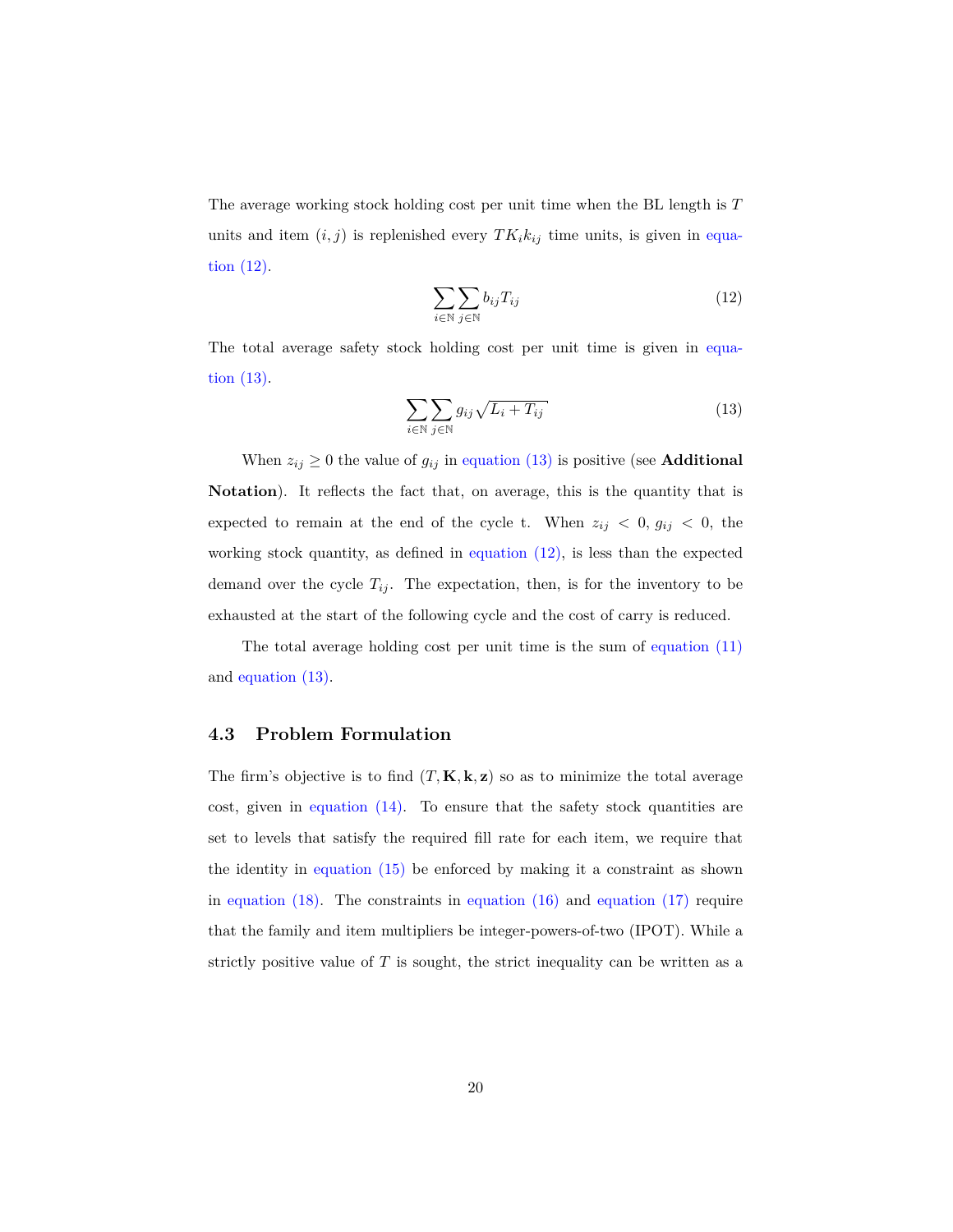weak one as shown in [equation \(18\)](#page-21-2) without loss of accuracy.

<span id="page-21-0"></span>
$$
c(T, \mathbf{K}, \mathbf{k}, \mathbf{z}) = \sum_{i \in \mathbb{N}} \left( \frac{A_i}{T_i} + \sum_{j \in \mathbb{N}} \frac{a_{ij}}{T_{ij}} + b_{ij} T_{ij} + g_{ij} \sqrt{L_i + T_{ij}} \right)
$$
(14)

<span id="page-21-1"></span>
$$
f(f_{ij}, d_{ij}, \sigma_{ij}, T_{ij}) = \frac{T_{ij}}{\sqrt{L_i + T_{ij}}} - \left(\frac{\sigma}{d}\right) \left[E(z_{ij}) \left(\frac{f_{ij}}{1 - f_{ij}}\right) - z_{ij}\right] = 0 \quad (15)
$$

**Problem M.** The objective of Problem M is to find  $(T, \mathbf{K}, \mathbf{k}, \mathbf{z})$  so as to

<span id="page-21-4"></span><span id="page-21-3"></span><span id="page-21-2"></span>

|                   |                                                   | equation $(14)$          | Minimize   |
|-------------------|---------------------------------------------------|--------------------------|------------|
|                   | $\forall (i, j) \in \mathbb{N} \times \mathbb{N}$ | equation $(15)$ ;        | Subject to |
| (16)              | $\forall j \in \mathbb{N}$                        | $K_i \in \mathbb{P};$    |            |
| (17)              | $\forall (i, j) \in \mathbb{N} \times \mathbb{N}$ | $K_{ij} \in \mathbb{P};$ |            |
| $\left(18\right)$ |                                                   | $T\geq 0$                |            |

Karalli and Flowers [\[12\]](#page-39-4) show that the solution to a problem, whose structure is similar to ours, can always be represented in anchor form (AF). The AF property facilitates the search for a solution to problem F. A solution,  $(T^*, \mathbf{K}^*, \mathbf{k}^*, \mathbf{z}^*)$ , to the Problem M is in AF if  $(a)$   $0 < t \in \mathbb{R}$ ;  $(b)$   $\forall i \in \mathbb{N}, K_i \in \mathbb{P}$ ;  $K^* = (K_1, K_2, \ldots, K_n)$ , with  $K_1 = 1 \leq K_1 \leq \cdots \leq K_n$ ;  $(d) \ \forall (i, j) \in \mathbb{N} \times \mathbb{N}$ ,  $k_{ij} \in \mathbb{P} \times \mathbb{P}$ ; and (e)  $\mathbf{k}_i = (k_{i1}, k_{i2}, \dots, k_{in})$ , with  $k_{i1} = 1 \leq k_{i2} \leq \dots \leq k_{in}$ .

### **4.4 Lower Bound for Problem M**

The following continuous relaxation, problem M*R*, serves as a lower bound of problem M. In order to relax the IPOT restrictions on the  $K_i$ s and  $k_{ij}$ s, we define  $x_i \equiv TK_i$  and  $y_{ij} \equiv TK_ik_{ij}$ . The objective function for problem  $M_R$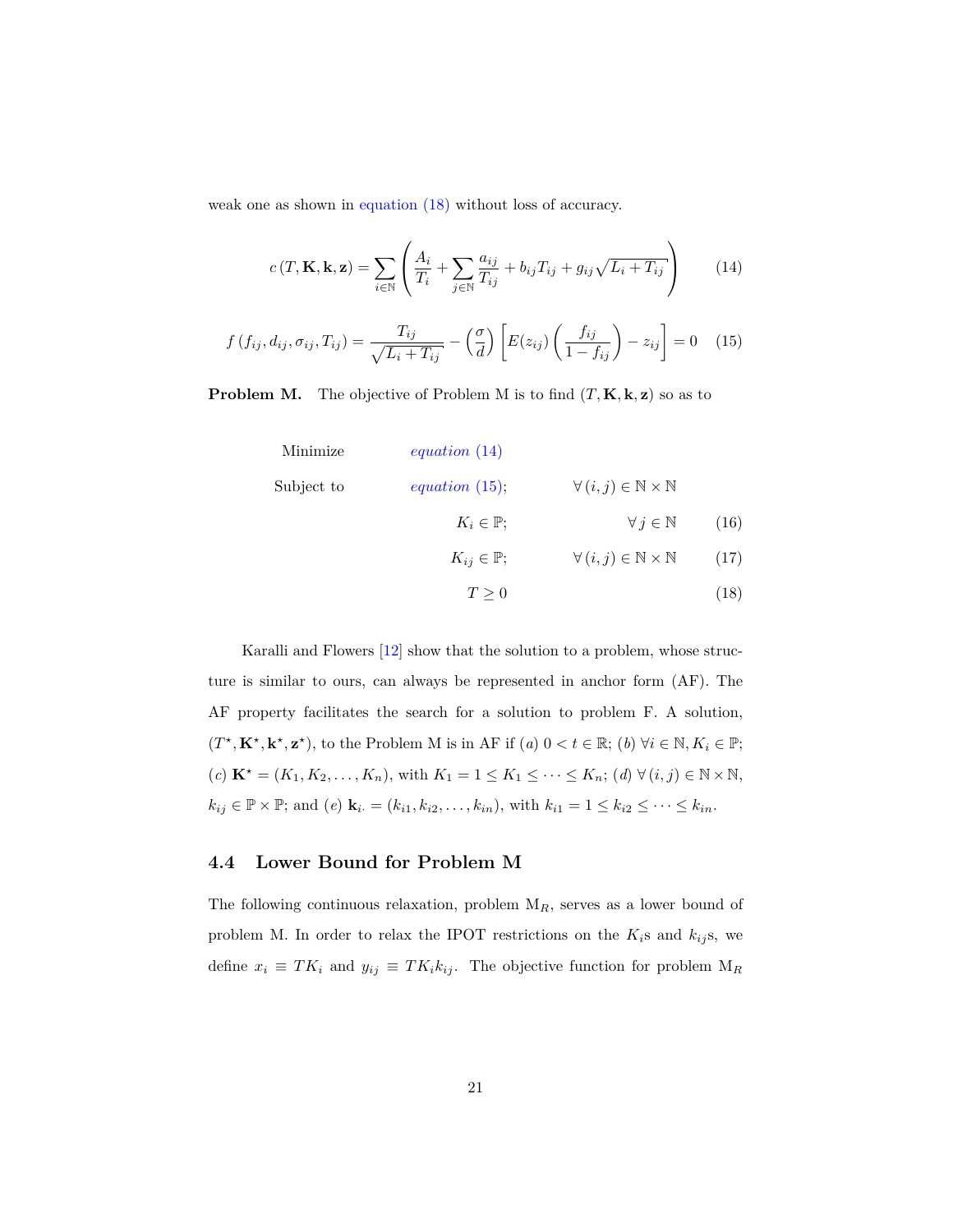becomes

<span id="page-22-1"></span>
$$
c(T, \mathbf{K}, \mathbf{k}, \mathbf{z}) = \sum_{i \in \mathbb{N}} \left( \frac{A_i}{x_i} + \sum_{j \in \mathbb{N}} \frac{a_{ij}}{y_{ij}} + b_{ij} y_{ij} + g_{ij} \sqrt{L_i + y_{ij}} \right) \tag{19}
$$

**Problem M***R***.** The objective of Problem M<sub>*R*</sub> is to find  $(\mathbf{x}, \mathbf{y}, \mathbf{z})$  so as to

Minimize  
\n
$$
equation (19)
$$
  
\nSubject to  
\n $equation (15); \quad \forall (i, j) \in \mathbb{N} \times \mathbb{N}$   
\n $x_i - y_{ij} \le 0; \quad \forall i, j \in \mathbb{N}$  (20)  
\n $x_i, y_{ij} \ge 0;$  (21)

# <span id="page-22-0"></span>**5 The Single Item Problem**

Solving the single item problem is the departure point for solving the single-item, single-family, and multi-family problems.

**Problem S.** Find the cycle time,  $y_{ij}^*$ , and the safety factor,  $z_{ij}^*$ , for the item so as to

Minimize 
$$
C(y_{ij}, z_{ij}) = \frac{a_{ij}}{y_{ij}} + b_{ij}t + g_{ij}\sqrt{L_i + y_{ij}}
$$
 (22)

Subject to 
$$
\frac{y_{ij}}{\sqrt{y_{ij} + L_i}} - \left(\frac{\sigma_{ij}}{d_{ij}}\right) \left[E(z_{ij})\left(\frac{f_{ij}}{1 - f_{ij}}\right) - z_{ij}\right] = 0 \quad (23)
$$

$$
y_{ij} \ge 0 \qquad (24)
$$

**Solution to Problem S** The steps for solving Problem S are

- 1. find  $z_0^f$  using the Newton-Raphson Method given in algorithm  $(1)$
- 2. perform the golden section line search along  $z \in \left[a = -3, b = z_0^f\right]$  given in [algorithm \(2\)](#page-25-0)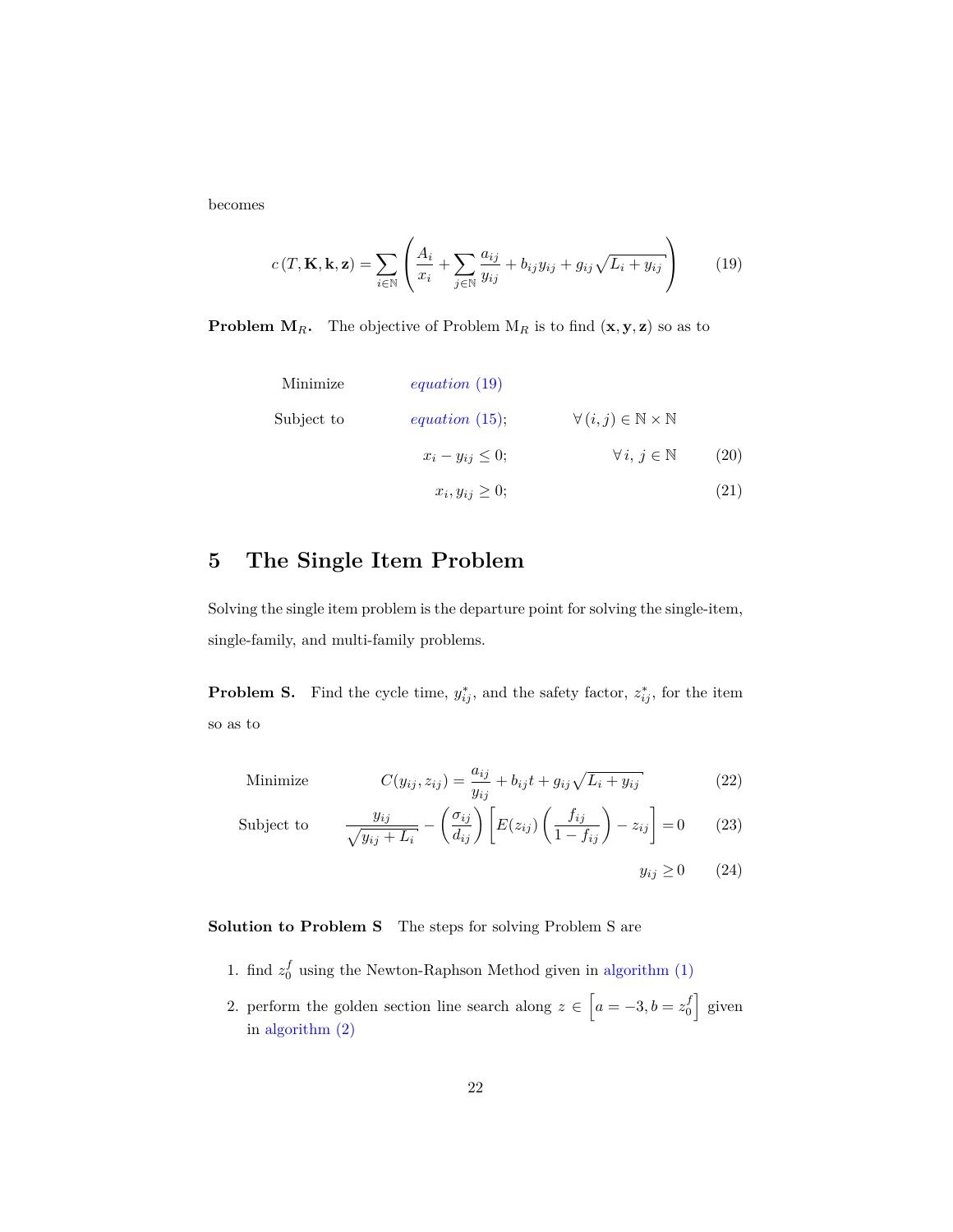For a tolerance of  $\epsilon = 0.0001$ , [algorithm \(1\)](#page-24-0) usually requires five to seven iterations to provide an answer. For a tolerance of  $l = 0.0001$ , algorithm  $(2)$ will solve problem S in  $n$  iterations, where  $n$  is the smallest integer satisfying the inequality in [equation \(25\)](#page-23-0) [\[13\]](#page-39-5).

<span id="page-23-0"></span>
$$
(0.618)^{n-1} \le \frac{l}{b-a} \tag{25}
$$

For fill-rates of  $92\%$  and higher,  $n=24.$  Below  $92\%,\, n=23.$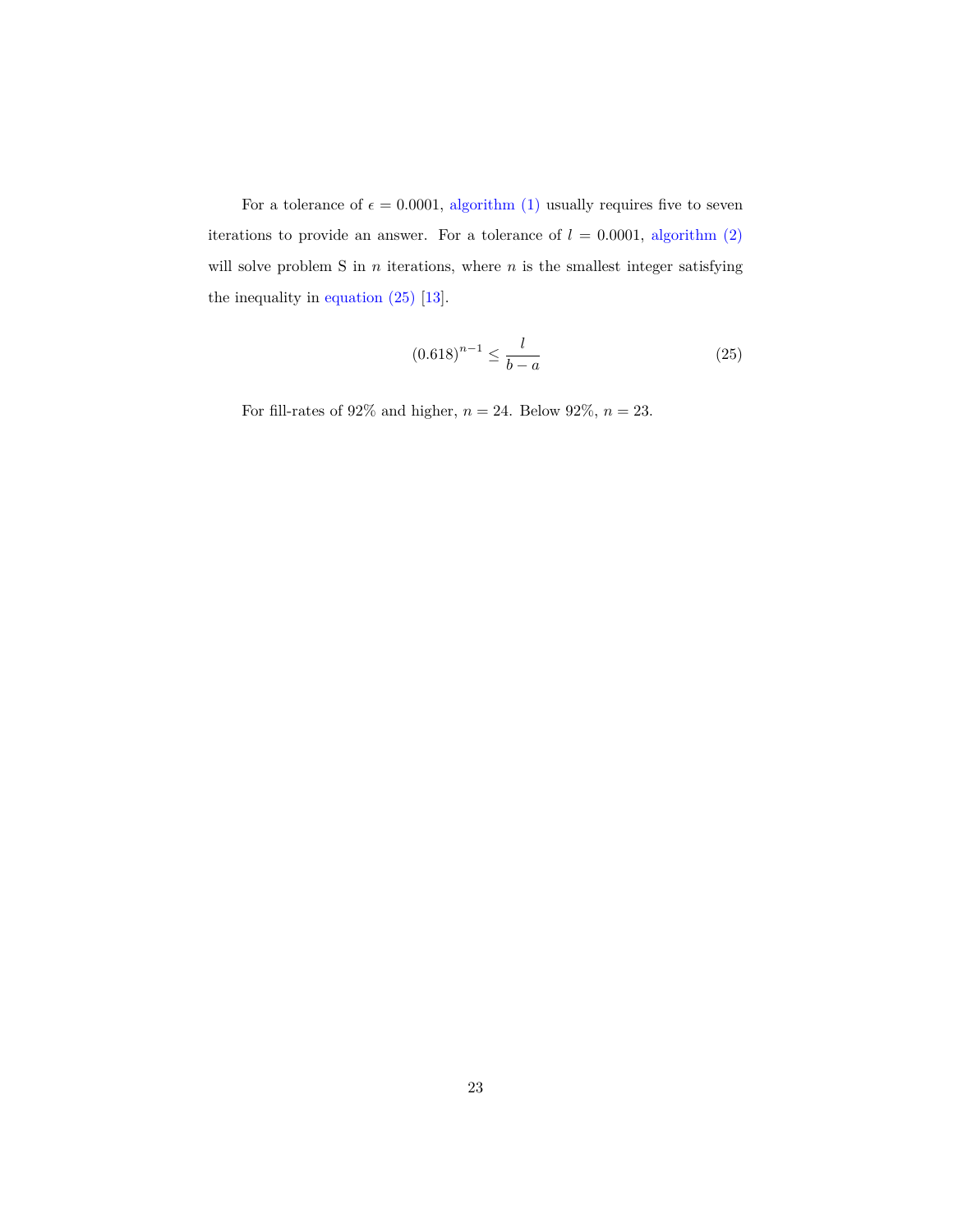<span id="page-24-0"></span>**Algorithm 1** Procedure to find  $z_t^f$  using the Newton-Raphson Method

#### **Require:**

 $f, d, \sigma$  {item preperties} *t* {to find  $z_0^f$  set  $t = 0$ }

1: **Initialize**

 $\epsilon \leftarrow 0.0001$  $z_0 \leftarrow 3$ 

2: **Function and Its Derivative**

$$
f(z) = \left[ \left( \frac{f}{1-f} \right) E(z) - z \right] \left( \frac{\sigma}{d} \right) - \frac{t}{\sqrt{L+t}}
$$

$$
f'(z) = \left[ -\left( \frac{f}{1-f} \right) F(z) - 1 \right] \left( \frac{\sigma}{d} \right)
$$

**Begin Newton-Raphson Method**

3:  $z_1 = z_0 - \frac{f(z_0)}{f'(z_0)}$ 4: **while**  $|z_1 - z_0| > \epsilon$  **do** 5:  $z_0 = z_1$ 6:  $z_1 = z_0 - \frac{f(z_0)}{f'(z_0)}$ <br>7: **end while** 8:  $z^f(t) = z_1$ 9: **return**  $z^f(t)$ **End**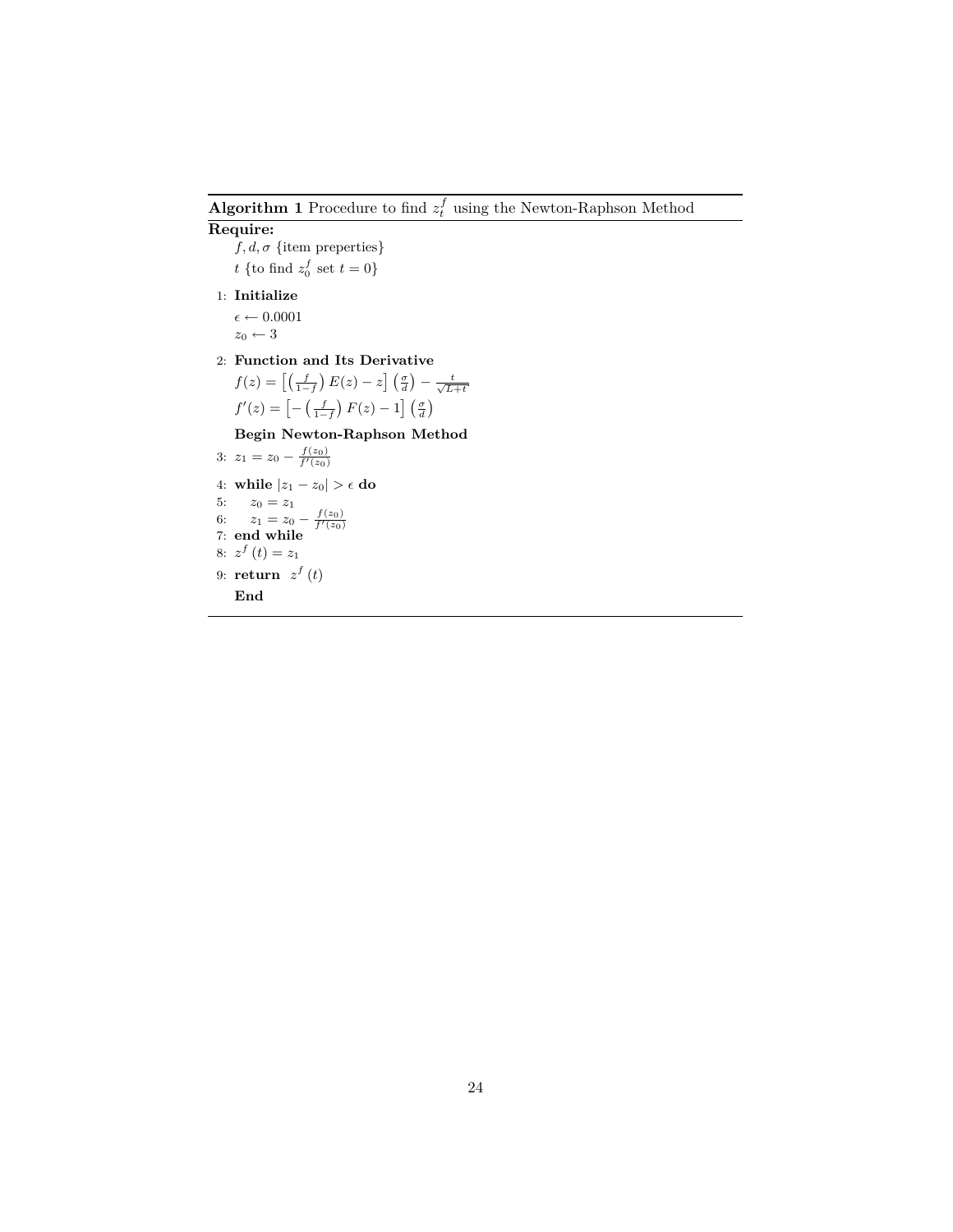#### <span id="page-25-0"></span>**Algorithm 2** Solution Procedure for the Single Item Problem

1: **Initialize**  $β \leftarrow \frac{\sqrt{5}-1}{2}$ *α* ← 1 − *β*  $\varepsilon \leftarrow 0.0001$   $(z_a^0, z_b^0) \leftarrow (-3, z^f(0))$ 2: **Return Values**  $z^* \leftarrow \frac{(z_a^k + z_b^k)}{2}$ 2  $t^* \leftarrow \frac{\gamma^2}{2} + \frac{1}{2}\sqrt{\gamma^4 + 4\gamma}$  $\mathcal{F}L$  where  $\gamma \leftarrow \left(\frac{\sigma}{d}\right)\left[E(z^*)\left(\frac{f}{1-f}\right)-z^*\right]$  $c(t^*, z^*) \leftarrow \frac{s}{t^*} + bt^* + g^* \sqrt{L+t^*}$  where  $g^* \leftarrow \begin{cases} h z^* \sigma & \text{if } z^* \geq 0 \\ 1, & \text{otherwise} \end{cases}$  $\frac{1}{2}hz^{\star}\sigma$  otherwise 3:  $(z_a^1, z_b^1) = (z_a^0, z_b^0)$ 4: **for** *k* = 1 to 24 **do** 5:  $\delta^k \leftarrow z_b^k - z_a^k$ *a*  $(\lambda^k, \mu^k) \leftarrow (z_b^k + \alpha \delta^k, z_b^k + \beta \delta^k)$  $\delta^k \leftarrow \mu^k - \lambda^k$ 6: **if**  $\delta^k \leq \varepsilon$  **then** 7: **return**  $z^*$ ,  $t^*$ , and  $c(t^*, z^*)$  Using the equations in statement 2 *{***Exit** algorithm*}* 8: **else** 9:  $t_\lambda^k \leftarrow \frac{\left(\gamma_\lambda^k\right)^2}{2} + \frac{1}{2}\sqrt{\left(\gamma_\lambda^k\right)^4 + 4\left(\gamma_\lambda^k\right)^2L}$   $t_\mu^k \leftarrow \frac{\left(\gamma_\lambda^k\right)^2}{2} + \frac{1}{2}\sqrt{\left(\gamma_\lambda^k\right)^4 + 4\left(\gamma_\lambda^k\right)^2L}$ where  $\gamma_{\lambda}^{k} \leftarrow \left(\frac{\sigma}{d}\right) \left[E(\lambda^{k})\left(\frac{f}{1-f}\right) - \lambda^{k}\right]$  where  $\gamma_{\mu}^{k} \leftarrow \left(\frac{\sigma}{d}\right) \left[E(\mu^{k})\left(\frac{f}{1-f}\right) - \mu^{k}\right]$  $c\left(\lambda^k\right) \leftarrow \frac{s}{t_{\lambda}^k} + \frac{1}{2} h dt_{\lambda}^k + g_{\lambda}^k \sqrt{t_{\lambda}^k}$   $c\left(\mu^k\right) \leftarrow \frac{s}{t_{\mu}^k} + \frac{1}{2} h dt_{\mu}^k + g_{\mu}^k \sqrt{t_{\mu}^k}$ where  $g_{\lambda}^{k} \leftarrow \begin{cases} h \lambda^{k} \sigma & \text{if } \lambda^{k} \geq 0 \\ 1 + h^{k} & \text{if } h \geq 0 \end{cases}$  $h\lambda^k \sigma$  if  $\lambda^k \ge 0$ <br>
where  $g^k_\mu \leftarrow \begin{cases} h\mu^k \sigma & \text{if } \mu^k \ge 0 \\ \frac{1}{2}h\mu^k \sigma & \text{otherwise} \end{cases}$  $\frac{1}{2}h\mu^k\sigma$  otherwise 10:  $z_a^k, z_b^k$   $\rangle \leftarrow \begin{cases} (\lambda^k, z_b^k) & \text{if } c(\lambda^k) > c(\mu^k) \\ (k, k, k) & \text{otherwise} \end{cases}$  $(z_a^k, \mu^k)$  otherwise 11: **end if** 12: **end for** 13: **return**  $z^*$ ,  $t^*$ , and  $c(t^*, z^*)$  Using the equations in statement 2

*{***Exit** algorithm*}*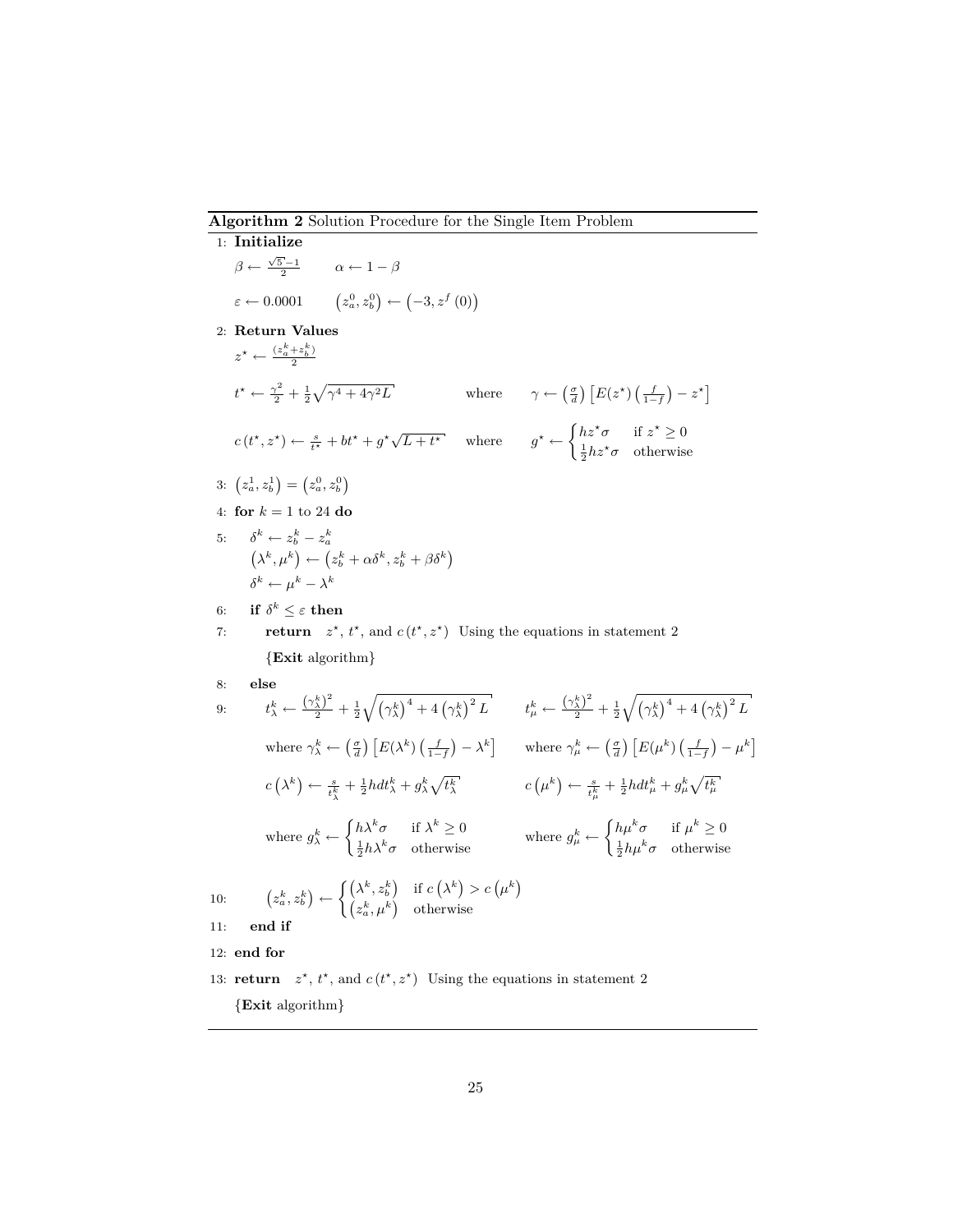# <span id="page-26-0"></span>**6 The Single Family Problem**

Problem M*<sup>R</sup>* can be separated into *n* single family problems, as shown in Problem F*R*.

**Problem F**<sub>*R*</sub>**.** The objective of Problem F<sub>*R*</sub> is to find  $(x_i, y_i, z_i)$  for some  $i \in \mathbb{N}$  so as to

Minimize 
$$
\frac{A_i}{x_i} + \sum_{j \in \mathbb{N}} \frac{a_{ij}}{y_{ij}} + b_{ij} y_{ij} + g_{ij} \sqrt{L_i + y_{ij}}
$$
(26)

Subject to *[equation](#page-21-1)* (15);  $\forall j \in \mathbb{N}$ 

- <span id="page-26-2"></span> $x_i - y_{ij} \leq 0; \quad \forall j \in \mathbb{N}$  (27)
	- $x_i, y_{ij} \ge 0;$  (28)

The existence of a solution is proven using the same approach given by [\[12\]](#page-39-4).

**Proposition 3.** *Given an ordered set of item subscripts*  $\mathbb{N}$ *, so that for*  $\mathbb{N} \ni j =$  $1, 2, \ldots, n, y_1 \leq y_2 \leq \cdots \leq y_n$ , if  $(x_i^{\star}, y_i^{\star}, z_i^{\star})$  is a KKT point for an instance of *problem*  $F_R$ *, then*  $x_i = y_{i1} = \cdots = y_{im}$  *for some*  $m \in \mathbb{N}$ *, with*  $m \leq n$ *.* 

*Proof.* We proceed with a proof by contradiction. If  $(x_i^*, y_i^*, z_i^*)$  were a KKT point and  $\forall m \in \mathbb{N}, t \leq y_m$  then  $u_j = 0, \forall j \in \mathbb{N}$  which would preclude the gradient condition shown in [equation \(29\)](#page-26-1) from having a real solution.

<span id="page-26-1"></span>
$$
-\frac{A_i}{x_i^2} + \sum_{j \in \mathbf{N}} u_{ij} = 0, \qquad (29)
$$

Moreover, since *m* has *n* possible values, there are at most *n* KKT points.  $\Box$ 

**Problem F.** Problem F is the formulation for the single family problem. The objective of Problem F is to find the cycle time,  $T$ , the multipliers  $k_j$ , and the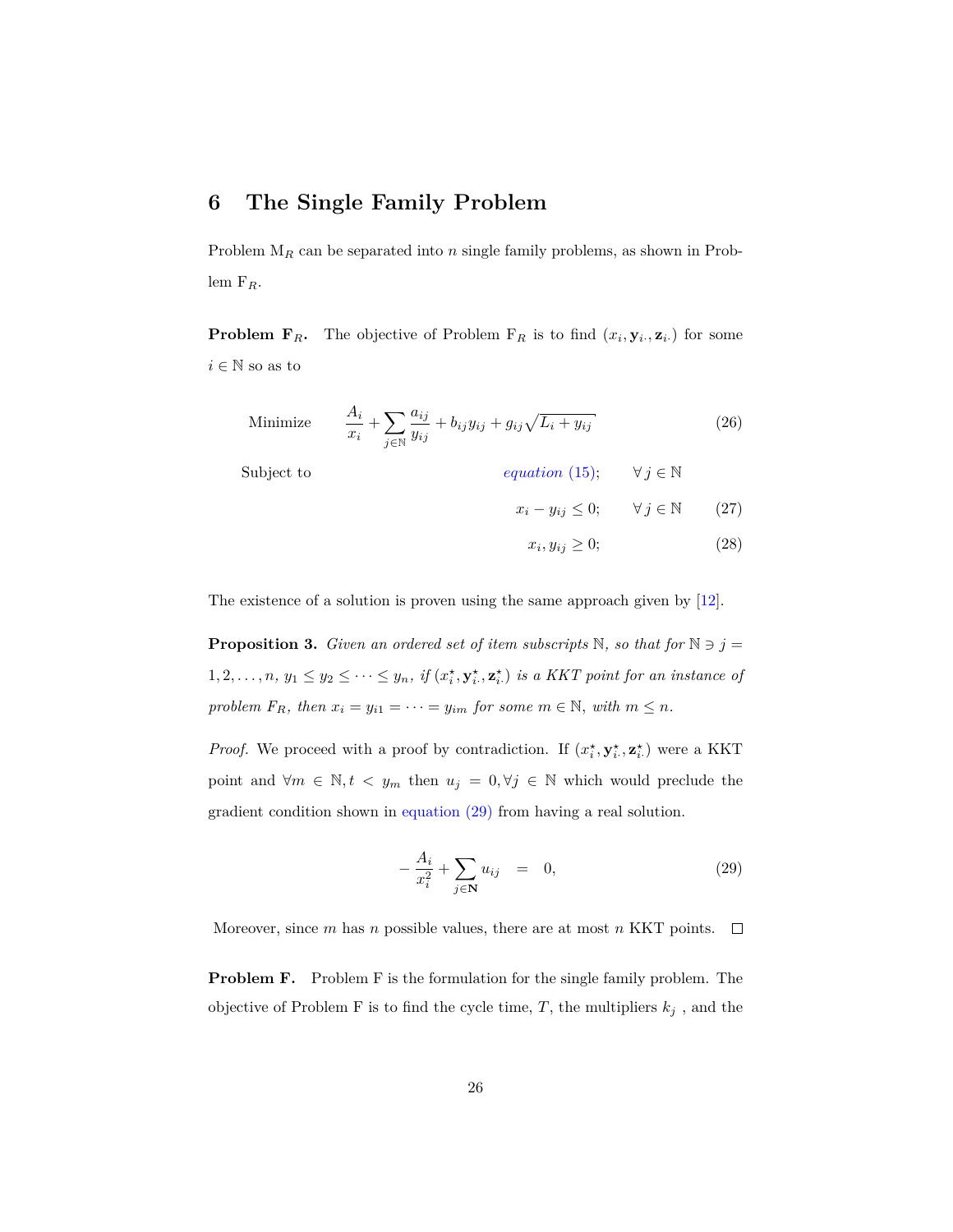safety factor  $z_j$  for each item  $j \in \mathbb{N}$  so as to

Minimize 
$$
C(T, z, \mathbf{k}) = \frac{A}{T} + \sum_{j \in \mathbb{N}} \frac{a_j}{Tk_j} + b_j Tk_j + g_j \sqrt{L + Tk_j}
$$
 (30)

Subject to  $T \geq 0$  (31)

$$
K_j \in \mathbb{P}; \qquad \qquad \forall j \in \mathbb{N} \qquad (32)
$$

$$
(Tk_j + L) - \left(\frac{\sigma}{d}\right)^2 \left[E(z_j)\left(\frac{f}{1-f}\right) - z_j\right]^2 = 0; \qquad \forall j \in \mathbb{N} \tag{33}
$$

# **Solution Steps for the Single Family Problem** The steps for solving Problem F are

- 1. solve Problem S *n* times; for each item  $j = 1, \ldots, n$  run
	- algorithm  $(1)$ , and
	- [algorithm \(2\)](#page-25-0)

2. employ [algorithm \(3\)](#page-28-0) to

- *•* find the KKT points of the continuous relaxation of Problem F
	- **–** The number of KKT points is between 1 and *n*
- select the KKT point,  $m^*$ , with the lowest objective value,  $c_{m^*}$  ( $t^*$ ,  $\mathbf{y}^*$ ).  $-c_{m^*}(t^*, \mathbf{y}^*)$  is a lower bound for Problem F.
- 3. employing [algorithm \(5\),](#page-30-0) execute the roundoff algorithm to
	- compute *n* trial values of  $(T, \mathbf{k})$
	- select the cost minimizing  $(T^*, \mathbf{k}^*)$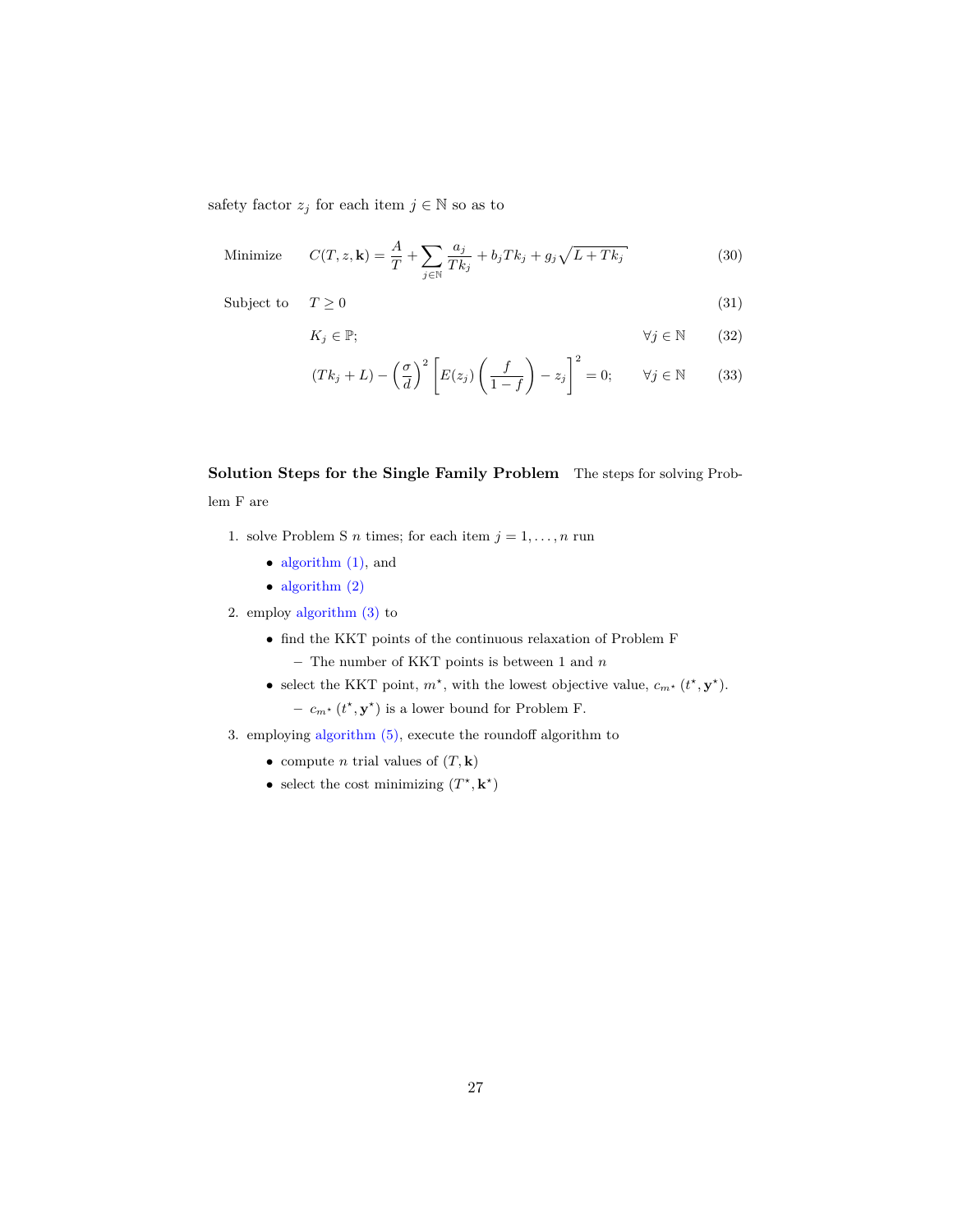#### <span id="page-28-0"></span>**Algorithm 3** Find and Test KKT Points

#### 1: **Initialize**

*∀j ∈* N*, y<sup>j</sup> ← t<sup>j</sup>*

reindex **y** so that  $y_1 \leq y_2 \leq y_n$ 

set  $\mathbb{M} = \{m : \text{the solution produced in iteration } m \text{ is feasible}\} = \emptyset$ 

2: **Functions**

3: 
$$
c_m(t, \mathbf{y}) = \frac{\bar{a}_m}{t} + \bar{b}_m t + \sum_{j=m+1}^n \left(\frac{a_j}{y_j} + b_j y_j\right) + \sum_{j \in \mathbb{N}} \left(g_j \sqrt{y_j}\right)
$$
  
\n{use equation (27) to compute  $g_j$ }

4: **for**  $m = 1$  to  $n$  **do** 

- 5:  $\bar{a}_m = A + a_1 + \cdots + a_m$
- 6:  $\bar{b}_m = b_1 + \cdots + b_m$

#### 7: **end for**

8: Compute  $(\bar{t}_1, \bar{z}_1)$ Using algorithm  $(1)$  and algorithm  $(2)$ 

- 9: **if**  $\bar{t}_1 \geq y_2$  **then**
- 10: The constraint in **??** is not satisfied; the solution is infeasible and will not result in a KKT point.
- 11: **else**
- 12:  $t \leftarrow \bar{y}_1 \leftarrow \bar{t}_1$
- 13: M *← {*1*}*
- 14:  $\mathbb{C} \leftarrow c_1(t, \mathbf{y})$  {use the function in statement 3}

15: **end if**

```
16: for m = 2 to n do
```
17: Create dummy item *m*<sup>0</sup> by duplication item *m* and making one change:

```
18: a
                                _{m}^{0} = \bar{a}_{m}
```
- 19: Compute  $(t_m^0, z_m^0)$  for the dummy item Using algorithm  $(1)$  and algorithm  $(2)$
- 20: Compute  $(\bar{t}_m, \bar{z}_1, \ldots, \bar{z}_m)$ Using [algorithm \(2\)](#page-25-0) and [algorithm \(4\)](#page-29-0)
- 21: **if**  $\bar{t}_m < y_{m+1}$  then
- 22: **for**  $j = 1$  to  $m$  **do**
- 23:  $t \leftarrow \bar{y}_j \leftarrow \bar{t}_j$
- 24: **end for**
- 25:  $\mathbb{M} \leftarrow \{m\}$
- 26:  $\mathbb{C} \leftarrow c_m(t, \mathbf{y})$  {use the function in statement 3}
- 27: *{When*  $\bar{t}_m$  *>=*  $y_{m+1}$ *, the constraint in ?? is not satisfied; the infeasible* solution is not a KKT point.*}*
- 28: **end if**

```
29: end for
```
30: **return**  $m^* = \argmin \mathbb{C} = \{c_m(t, \mathbf{y}) : (t, \mathbf{y}) \text{ is a KKT point}\}$ *m∈*M *{*Stop–exit [algorithm \(3\)](#page-28-0) and proceed to [algorithm \(5\).](#page-30-0)*}*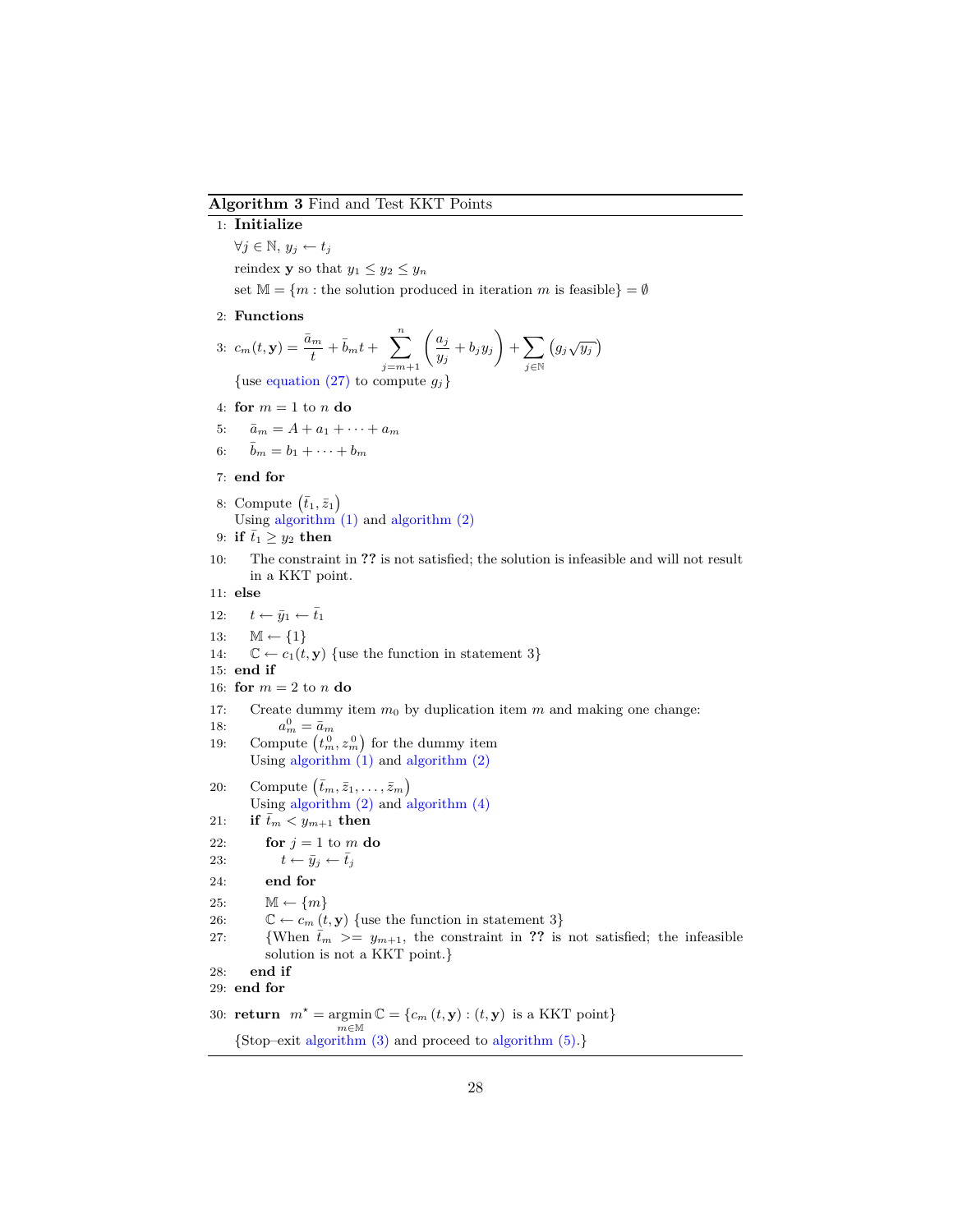<span id="page-29-0"></span>**Algorithm 4** Golden Section Search along *t*

1: **Initialize**  $(t_a^0, t_b^0) \leftarrow (t_m^0, y_1)$  $\delta^0 = t_b^0 - t_a^0$  $\varepsilon \leftarrow 0.0001$  $\omega = 1$  *β* ←  $\frac{\sqrt{5}-1}{2}$  $\alpha \leftarrow 1 - \beta$ **Compute** *ω***, the required number of iterations** 2: while  $0.618^{(\omega-1)} > \frac{\varepsilon}{\delta^0}$  do 3:  $\omega \leftarrow \omega + 1$ 4: **end while** 5:  $(t_a^1, t_b^1) \leftarrow (t_a^0, t_b^0)$ 6: **for**  $k = 1$  to  $\omega$  **do** 7:  $\delta^k \leftarrow t_b^k - t_a^k$ 8:  $\left(\lambda^k, \mu^k\right) \leftarrow \left(t_a^k + \delta^k \alpha, t_b^k + \delta^k \beta\right)$ 9: *δ*  $\mu^k \leftarrow \mu^k - \lambda^k$ 10: **if**  $\delta^k \leq \varepsilon$  **then** 11:  $\left(t_a^{k+1}, t_b^{k+1}\right) \leftarrow \left(\lambda^k, \mu^k\right)$ 12: **else** 13:  $c^{\lambda^k} \leftarrow \frac{\bar{a}_m}{\lambda} + \bar{b}_m \lambda$ 14:  $c^{\mu^k} \leftarrow \frac{\bar{a}_m}{\mu} + \bar{b}_m \mu$ 15: **for**  $j = 1$  to  $m$  **do** 16:  $z_j^{\lambda^k} \leftarrow Z(f_j, d_j, \sigma_j, \lambda^k)$   $z_j^{\mu^k} \leftarrow Z(f_j, d_j, \sigma_j, \mu^k)$  $g_j^{\lambda^k} \leftarrow$  $\int h_j z_j^{\lambda^k} \sigma_j$  if  $z_j^{\lambda^k} > 0$  $\frac{1}{2} h_j z_j^{\lambda^k} \sigma_j$  otherwise  $g_j^{\mu^k} \leftarrow$  $\int h_j z_j^{\mu^k} \sigma_j$  if  $z_j^{\mu^k} > 0$  $\frac{1}{2}h_jz_j^{\mu^k}\sigma_j$  otherwise  $c^{\lambda^k} \leftarrow c^{\lambda^k} + g_j^{\lambda^k}$  $c^{\mu^k} \leftarrow c^{\mu^k} + g_i^{\mu^k}$  $\frac{\mu^k}{j} \sqrt{\mu^k}$ 17: **end for** 18:  $\{t^{k+1}_a, t^{k+1}_b\} \leftarrow \begin{cases} \left(\lambda^k, z^k_b\right) & \text{if } c^k_\lambda > c^k_\mu \ \left(z^k_a, \mu^k\right) & \text{otherwise} \end{cases}$ 19: **end if** 20: **end for** 21:  $t_m^* = \left(\frac{t_a^{k+1}}{a} + \frac{t_b^{k+1}}{b}\right)/2$ 22:  $c_m^* = \frac{\bar{a}_m}{t_m^*} + \bar{b}_m t_m^*$ <br>23: **for**  $j = 1$  to *m* **do** 24:  $z_j^* \leftarrow Z(f_j, d_j, \sigma_j, t_m^*)$ 25:  $g_j^*$  at  $z_j^*, \sigma_j$ , and  $h_j$ 26:  $c_m^* \leftarrow c_m^* + g_j^*$  $\frac{u_1}{\sqrt{t_m^{\star}}}$ 27: **end for** 28: **return**  $t_m^*$  and  $c_m^*$ *{*Stop–exit algorithm*}*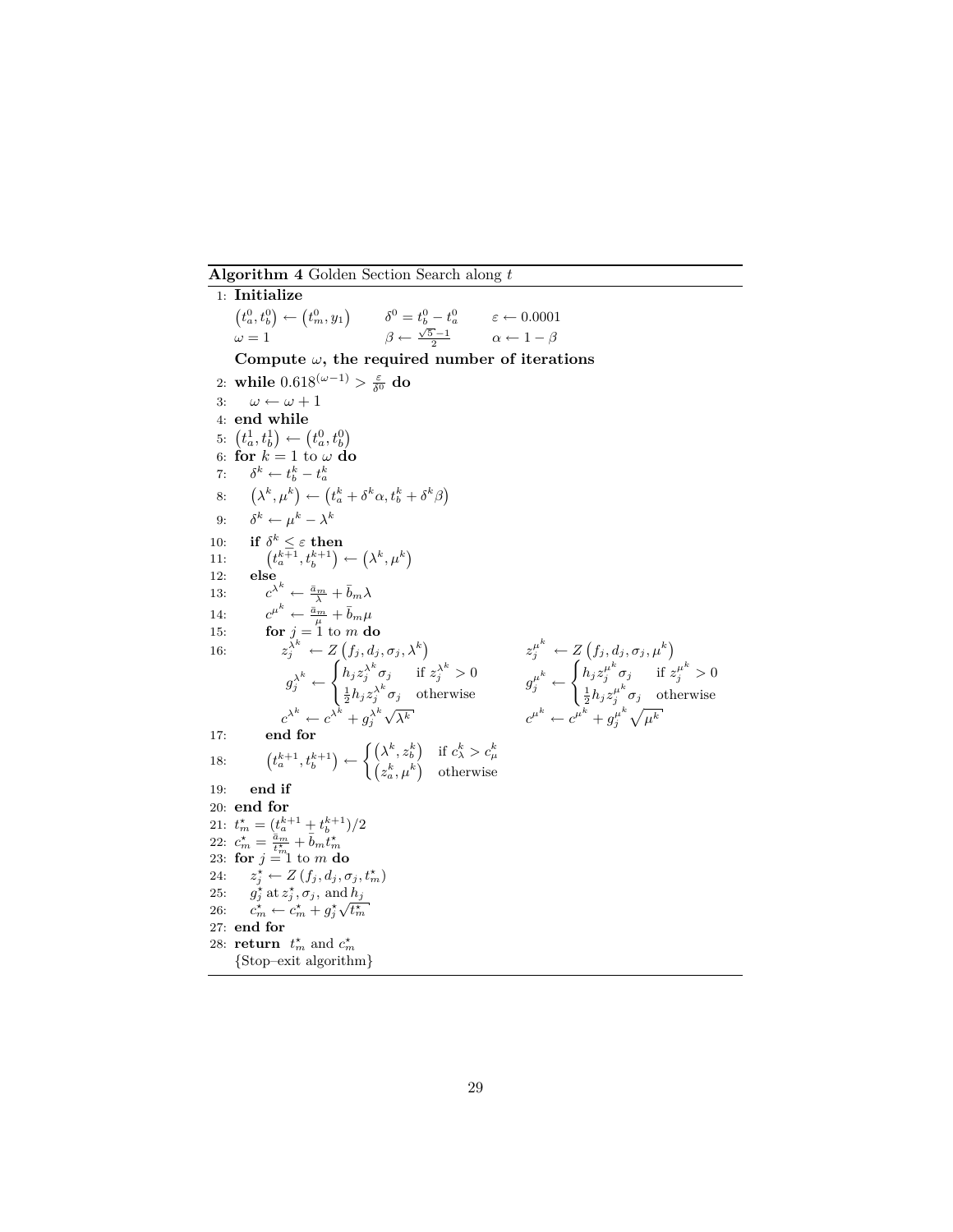<span id="page-30-0"></span>**Algorithm 5** Single-Family Roundoff Algorithm

1: **Data**  $(t^{\star}, \mathbf{y}^{\star})$ 2: **Initialize** *γ* ← *t*<sup>\*</sup> {Begin Roundoff Procedure} 3: **for**  $j = 1$  to  $n$  **do** 4: Find  $t^j$  and  $\pi^j \in \mathbb{Z}_+ \ni y_j = t^j 2^{\pi^j}$  and  $t^j \in [\gamma, 2\gamma)$ 5: **end for** 6: Add a subscript *h* to  $t^j$  and  $\pi^j \ni t^j_h \leq t^j_{h+1}$ 7: **for**  $\phi = 1$  to  $\overline{n}$  **do** 8:  $\pi^j_\phi \leftarrow \begin{cases} \pi^j_h - 1 & \text{if } h \leq \phi \\ -j & \text{otherwise} \end{cases}$  $\pi_h^j$  otherwise 9:  $k_{\phi}^{j} \leftarrow 2^{\pi_{j}^{\phi}}$ 10: **for**  $j = 1$  to *n* **do** 11:  $z_j^{\phi} \leftarrow Z(f_j, d_j, \sigma_j, t_j)$ 12: **end for** 13: *t*  $\frac{\star}{\phi} = \operatorname*{argmin}_{t_{\phi}}$  $= c(t^*_{\phi}, k_{\phi})$ *{*Use [algorithm \(4\)](#page-29-0)*}* 14: **end for**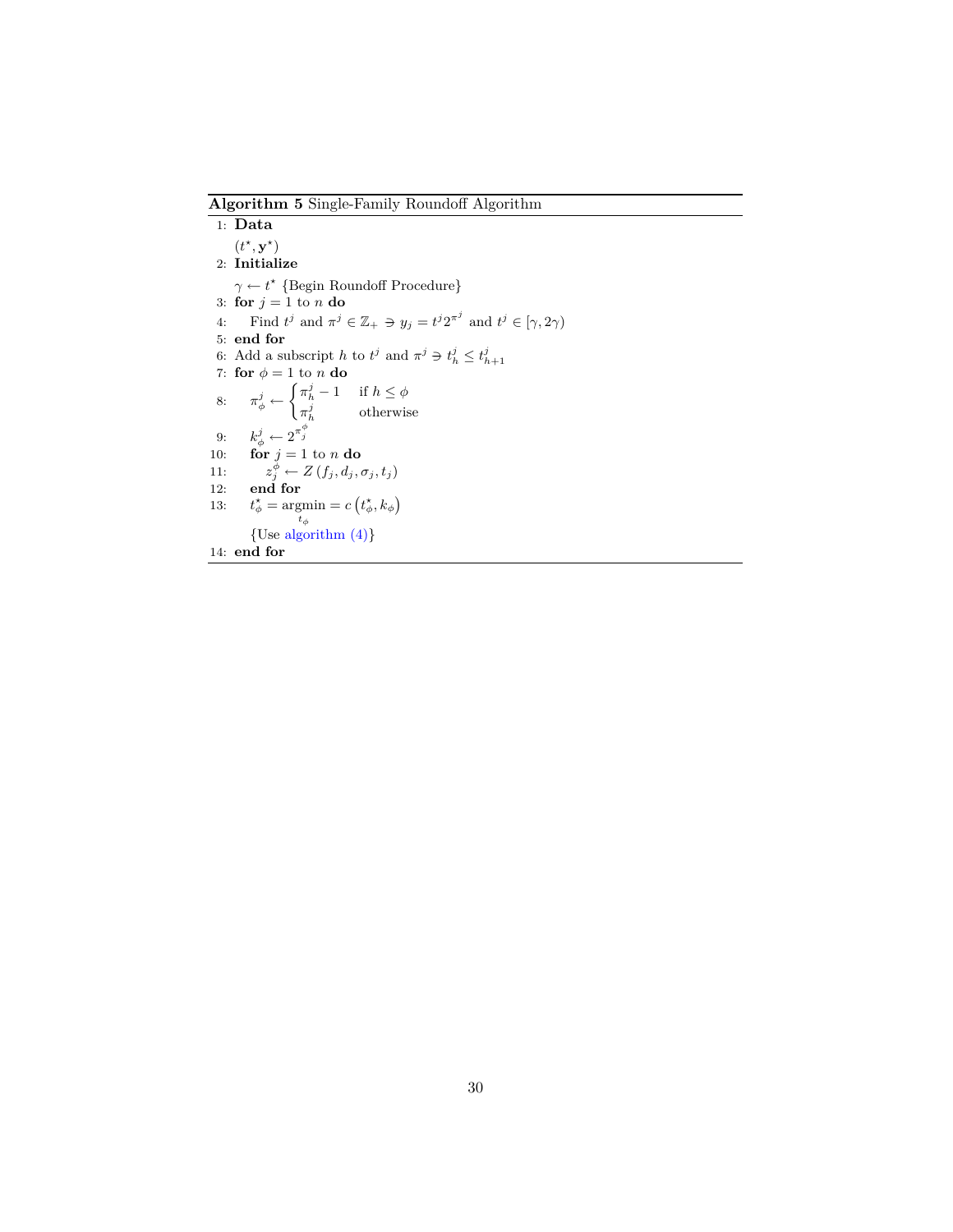# <span id="page-31-0"></span>**7 The Multiple Family Algorithm**

The steps for solving Problem F are

- 1. solve Problem S  $n^2$  times; for each item  $(i, j) \in \mathbb{N} \times \mathbb{N}$  run
	- algorithm  $(1)$ , and
	- *•* [algorithm \(2\)](#page-25-0)
- 2. employ [algorithm \(3\)](#page-28-0)  $n^2$  times; for each family  $i \in \mathbb{N}$ 
	- *•* find the KKT points of the continuous relaxation of Problem F
	- select the KKT point,  $m^*$ , with the lowest objective value,  $c_i^{m^*}(x_i^*, \mathbf{y}^*)$ . −  $\sum_{i \in \mathbb{N}} c_i^{m^*} (x_i^*, \mathbf{y}^*)$  is a lower bound for Problem F.
- 3. employing [algorithm \(6\),](#page-32-0) execute the multi-family roundoff algorithm to
	- compute  $n^2$  trial values of  $(T, \mathbf{K}, \mathbf{k})$
	- select the cost minimizing  $(T^*, \mathbf{K}^*, \mathbf{k}^*)$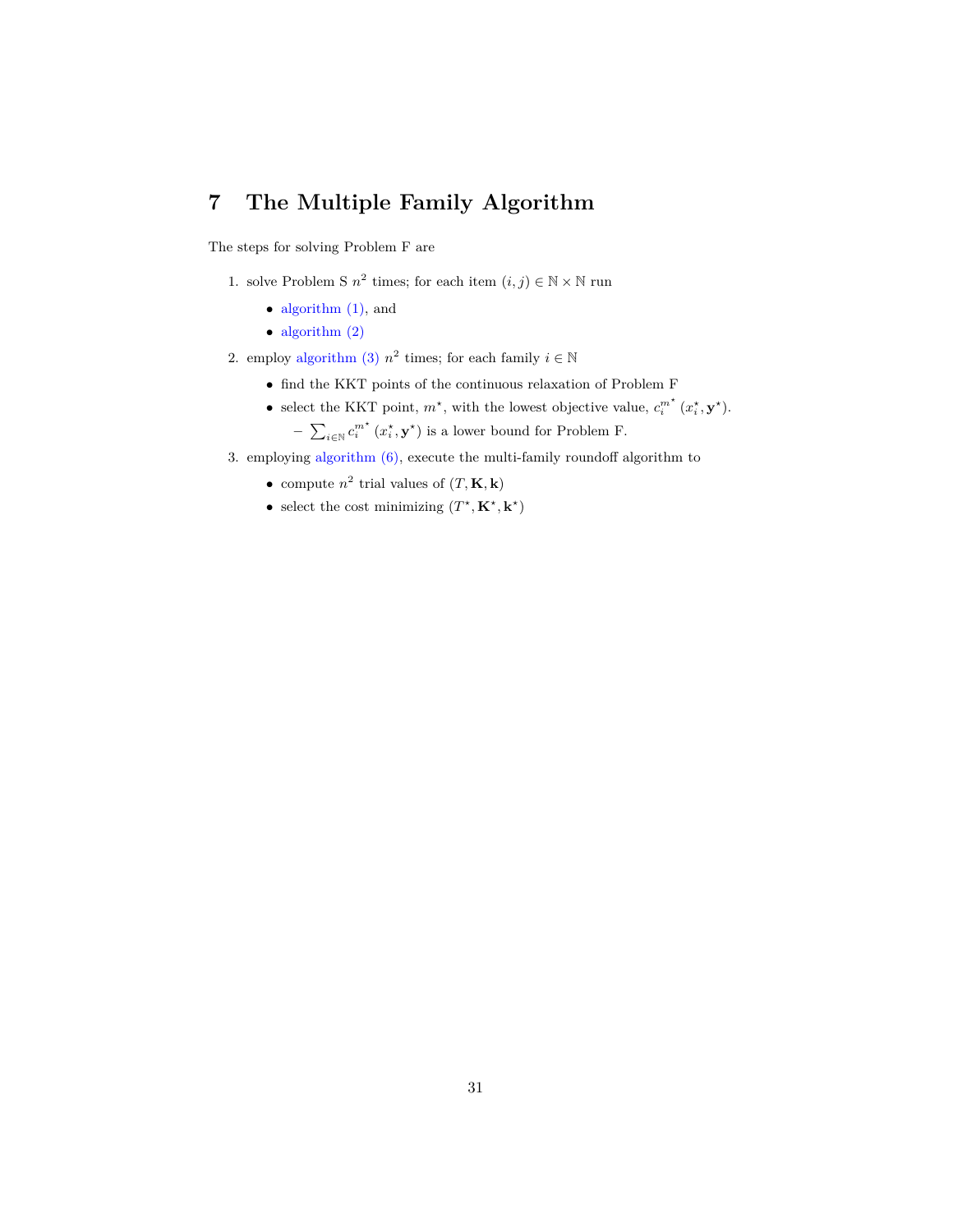<span id="page-32-0"></span>**Algorithm 6** Multi-Family Roundoff Algorithm

1: **Data**  $(t^{\star}, \mathbf{y}^{\star})$ 2: **Initialize** *γ* ← *t*<sup>\*</sup> {Begin Roundoff Procedure} 3: **for** (*i, j*) *∈* N *×* N **do** 4: Find  $t^{ij}$  and  $\pi^{ij} \in \mathbb{Z}_+ \ni y_{ij} = t^{ij} 2^{\pi^{ij}}$  and  $t^{ij} \in [\gamma, 2\gamma)$ 5: **end for** 6: Add a subscript *h* to  $t^{ij}$  and  $\pi^{ij} \ni t^{ij}_h \leq t^{ij}_{h+1}$ 7: **for**  $\phi = 1$  to  $n^2$  **do** 8:  $\pi_{\phi}^{ij} \leftarrow \begin{cases} \pi_{h}^{ij} - 1 & \text{if } h \leq \phi \\ \pi_{i}^{ij} & \text{otherwise} \end{cases}$  $\pi_h^{ij}$  otherwise 9:  $k_{\phi}^{ij} \leftarrow 2^{\pi_{ij}^{\phi}}$ 10: **for**  $j = 1$  to *n* **do** 11:  $z_{ij}^{\phi} \leftarrow Z(f_{ij}, d_{ij}, \sigma_{ij}, t_{ij})$ 12: **end for** 13: *t*  $\frac{\star}{\phi} = \operatorname*{argmin}_{t_{\phi}}$  $= c(t^*_{\phi}, k_{\phi})$ *{*Use [algorithm \(4\)](#page-29-0)*}* 14: **end for**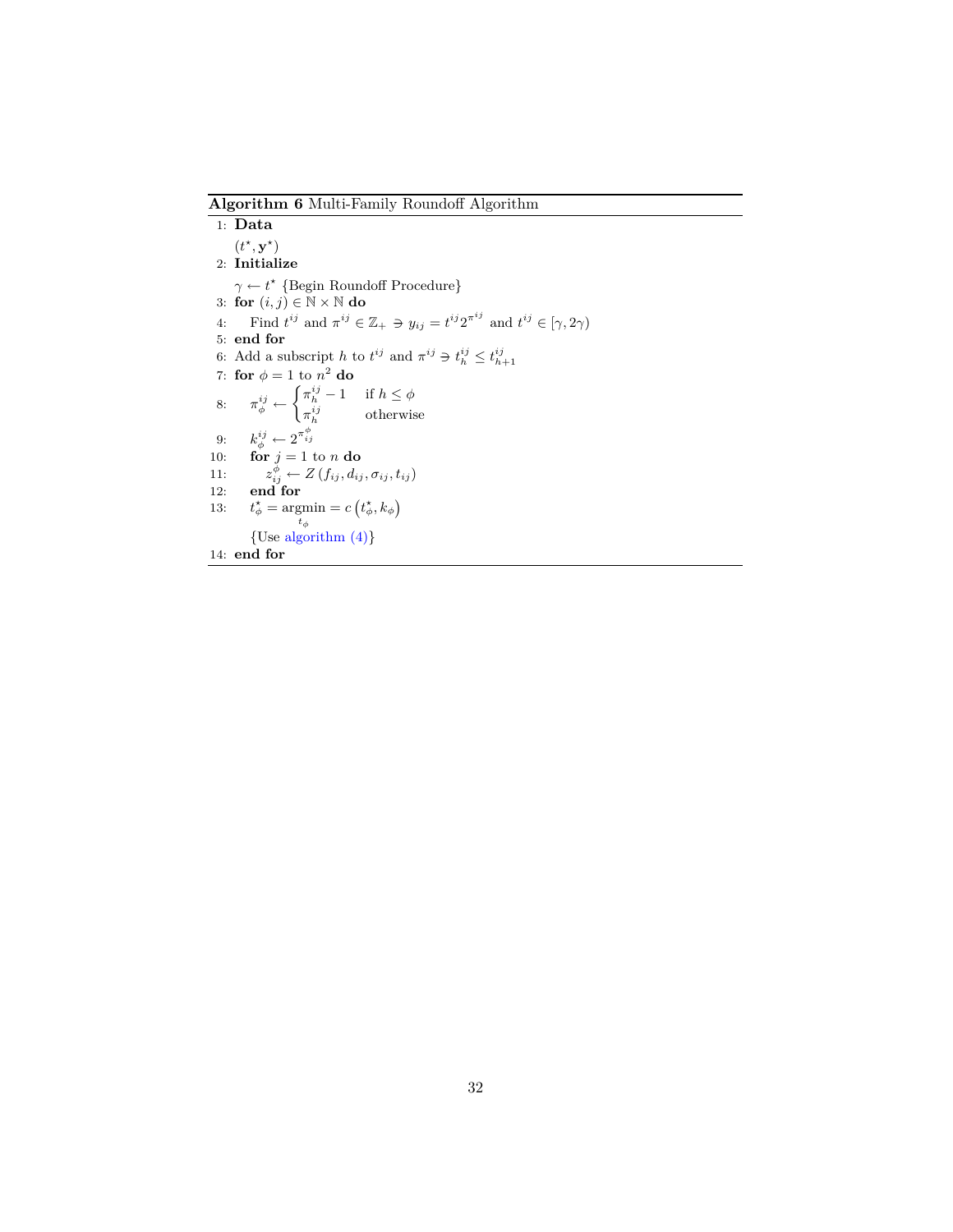# <span id="page-33-0"></span>**8 Examples**

### **8.1 Single Item Example**

#### **Data**

 $d = 294$   $\sigma = 143.1100$   $h = $0.18$  $f = 0.9038$   $a = $143.43$   $L = 5.1706$ 

#### **Solution**

 $z^* = 0.0561$  *t*  $c(t^*, z^*) = $128.90$ 

## **Upper Bound**

 $z_{ub} = 0.1101$   $t_{ub} = 2.3338$   $c(t_{ub}, z_{ub}) = $130.63$ 

savings 1*.*3487%

# **8.2 Single Family Example**

#### **Data**

```
A = $486.09 L = 1.7616d = \begin{bmatrix} 284 & 256 & 228 & 244 & 494 \end{bmatrix}\sigma = \begin{bmatrix} 140.131 & 88.929 & 70.492 & 106.787 & 201.372 \end{bmatrix}h = \begin{bmatrix} 1 \\ 0.12 \\ 0.17 \\ 0.14 \\ 0.14 \\ 0.17 \\ 0.01 \end{bmatrix}f = \begin{bmatrix} 0.9500 & 0.9364 & 0.9407 & 0.9026 & 0.9787 \end{bmatrix}a = \begin{bmatrix} \$130.28 & \$140.84 & \$123.47 & \$132.43 & \$77.61 \end{bmatrix}
```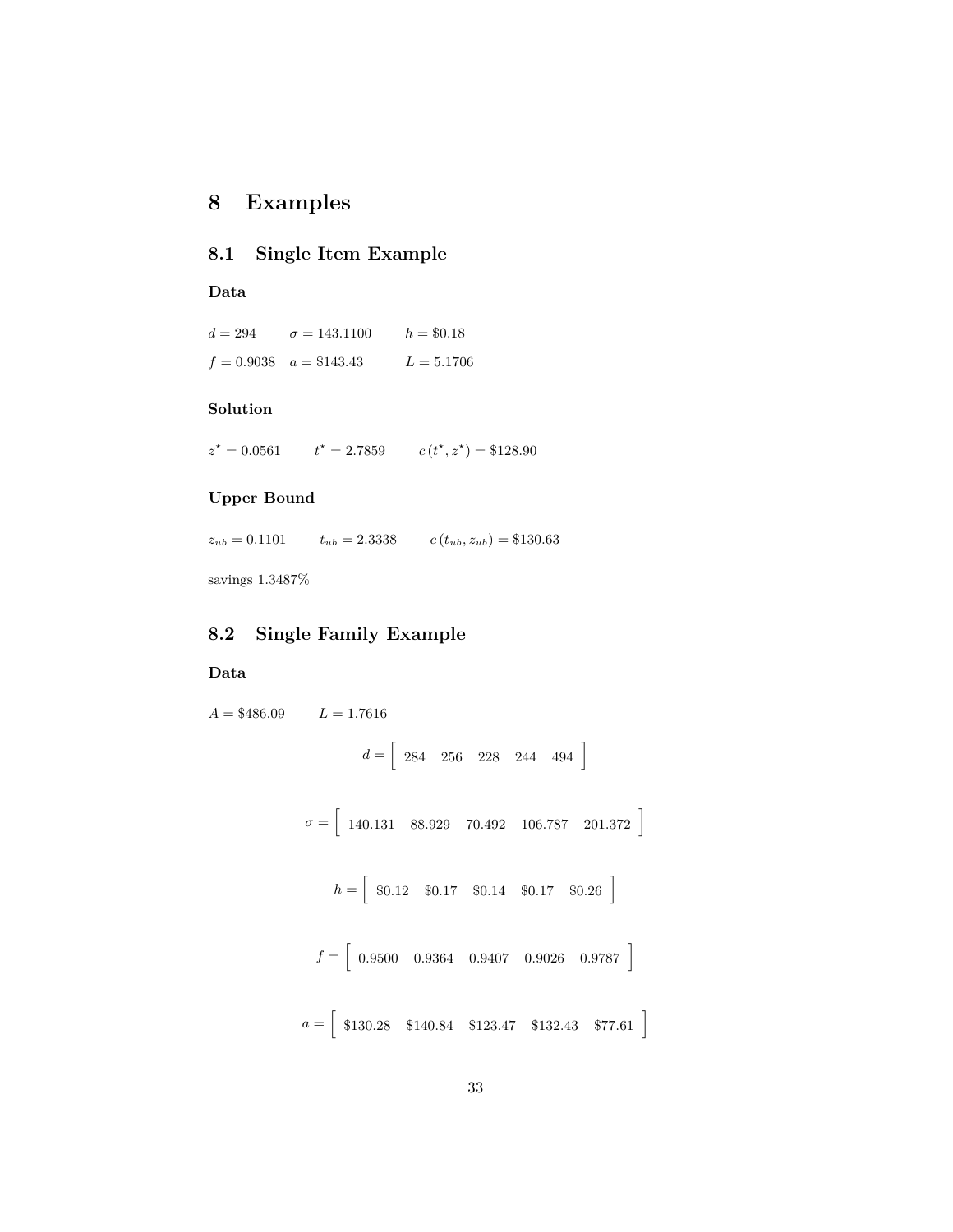# **Solution**

$$
z^* = 0.5824 \qquad t^* = 2.0119 \qquad c(t^*, k^*, z^*) = $956.61
$$

$$
k = \begin{bmatrix} 1 & 2 & 2 & 2 & 2 \end{bmatrix}
$$

## **Lower bound**

 $z_{lb} = 0.5824$   $t_{lb} = 2.8116$   $c(t_{lb}, k_{lb}, z_{lb}) = $905.75$ 

The solution is  $=5.62\%$  above the lower bound.

# **Upper Bound**

$$
z_{ub} = 3 \qquad t_{ub} = 2 \qquad c(t_{ub}, k_{ub}, z_{ub}) = \$1500
$$

savings 20%

# **8.3 Multi-Family Example**

# **Data**

$$
S = \begin{bmatrix} 8276.63 & 8407.97 & 8220.08 & 8365.42 & 8466.37 \end{bmatrix}
$$
  
\n
$$
L = \begin{bmatrix} 1.3848 & 1.9996 & 2.4608 & 1.3720 & 0.3250 \end{bmatrix}
$$
  
\n
$$
d = \begin{bmatrix} 148 & 201 & 357 & 432 & 428 \ 257 & 78 & 74 & 200 & 199 \ 475 & 197 & 482 & 67 & 392 \ 320 & 398 & 176 & 391 & 388 \ 366 & 88 & 337 & 389 & 156 \end{bmatrix}
$$
  
\n
$$
60.47 \qquad 63.41 \qquad 170.59 \qquad 208.49 \qquad 130.15
$$
  
\n
$$
118.19 \qquad 38.72 \qquad 28.17 \qquad 87.05 \qquad 58.67
$$
  
\n
$$
221.61 \qquad 93.79 \qquad 130.52 \qquad 32.23 \qquad 114.35
$$
  
\n
$$
124.03 \qquad 115.41 \qquad 84.23 \qquad 138.32 \qquad 125.50
$$
  
\n
$$
93.05 \qquad 25.48 \qquad 166.50 \qquad 120.98 \qquad 40.82
$$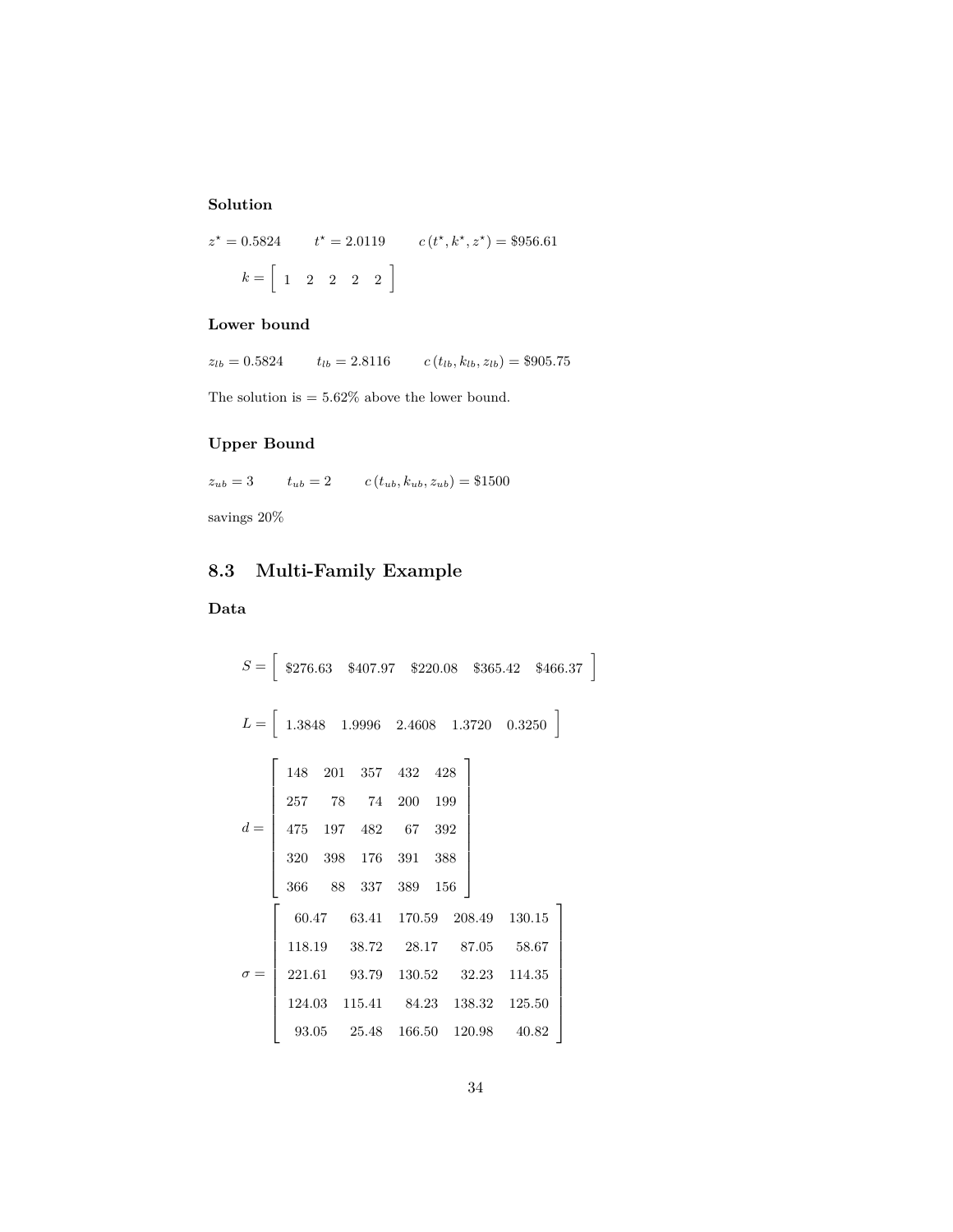|       | \$0.13\$ | $$0.17$ $$0.12$ $$0.13$ $$0.19$                              |                                    |        |  |
|-------|----------|--------------------------------------------------------------|------------------------------------|--------|--|
|       | \$0.12   | $$0.10$ $$0.09$ $$0.19$ $$0.17$                              |                                    |        |  |
| $h =$ |          | \$0.16 \$0.14 \$0.17 \$0.11 \$0.19                           |                                    |        |  |
|       |          | \$0.10 \$0.11 \$0.12 \$0.13 \$0.13                           |                                    |        |  |
|       | $\$0.15$ | $$0.10$ $$0.14$ $$0.16$                                      |                                    | \$0.15 |  |
|       |          | $0.9505 \quad 0.9706 \quad 0.9205 \quad 0.9101 \quad 0.9527$ |                                    |        |  |
|       |          | $0.9876$ $0.9662$ $0.9405$ $0.9107$ $0.9393$                 |                                    |        |  |
|       |          | $0.9515$ $0.9889$ $0.9683$ $0.9525$ $0.9318$                 |                                    |        |  |
|       |          | 0.9972 0.9888 0.9010 0.9630 0.9958                           |                                    |        |  |
|       | 0.9805   | 0.9279  0.9148  0.9246                                       |                                    | 0.9659 |  |
|       |          | \$114.49 \$99.659 \$120.05 \$105.39 \$91.691                 |                                    |        |  |
|       |          | \$96.841 \$92.235 \$143.21 \$106.64 \$122.36                 |                                    |        |  |
| $s =$ |          | \$95.596 \$97.598 \$77.541 \$113.06 \$113.03                 |                                    |        |  |
|       |          | \$95.18 \$104.46 \$87.483 \$94.856 \$133.46                  |                                    |        |  |
|       | \$115.89 |                                                              | \$142.08 \$111.45 \$117.07 \$99.08 |        |  |
|       |          |                                                              |                                    |        |  |

# **Solution**

#### $t^* = 2.9408$  $c(t^*, K^*, k^*, z^*) = $3,384.38$  $K^* = \left[$  $\begin{array}{ccccccccc} 1 & 1 & 1 & 1 & 1 & \end{array}$  $k^* =$  $\lceil$  $\begin{array}{c} \begin{array}{c} \begin{array}{c} \end{array} \\ \begin{array}{c} \end{array} \end{array} \end{array}$  $\begin{array}{|ccc|} \hline 1 & 1 & 1 & 1 & 2 \end{array}$ 1 1 1 1 1 1 1 1 2 2 1 1 1 1 2 1 1 1 1 1 1 *z ?* =  $\lceil$  0*.*3501 0*.*1958 0*.*6496 0*.*2687 0*.*4770 1*.*2389 0*.*1792 0*.*2080 0*.*6005 0*.*09260 0*.*5880 0*.*5989 0*.*1503 1*.*3114 0*.*3988 0*.*5748 1*.*5647 1*.*1052 1*.*7691 0*.*1263 0*.*7062 *−*0*.*0473 0*.*1641 0*.*3915 *−*0*.*3614

1  $\mathbf{I}$  $\mathbf{I}$  $\mathbf{I}$  $\mathbf{I}$  $\overline{1}$  $\overline{1}$  $\overline{1}$  $\overline{1}$  $\overline{1}$  $\mathbf{I}$ 

> 1  $\overline{1}$  $\mathbf{I}$  $\mathbf{I}$  $\mathbf{I}$  $\overline{1}$  $\overline{1}$  $\overline{1}$  $\overline{1}$  $\overline{1}$  $\overline{1}$

#### **Lower bound**

 $c(t_{lb}, z_{lb}) = $3,341.70$ 

performance: 1*.*28% above the lower bound.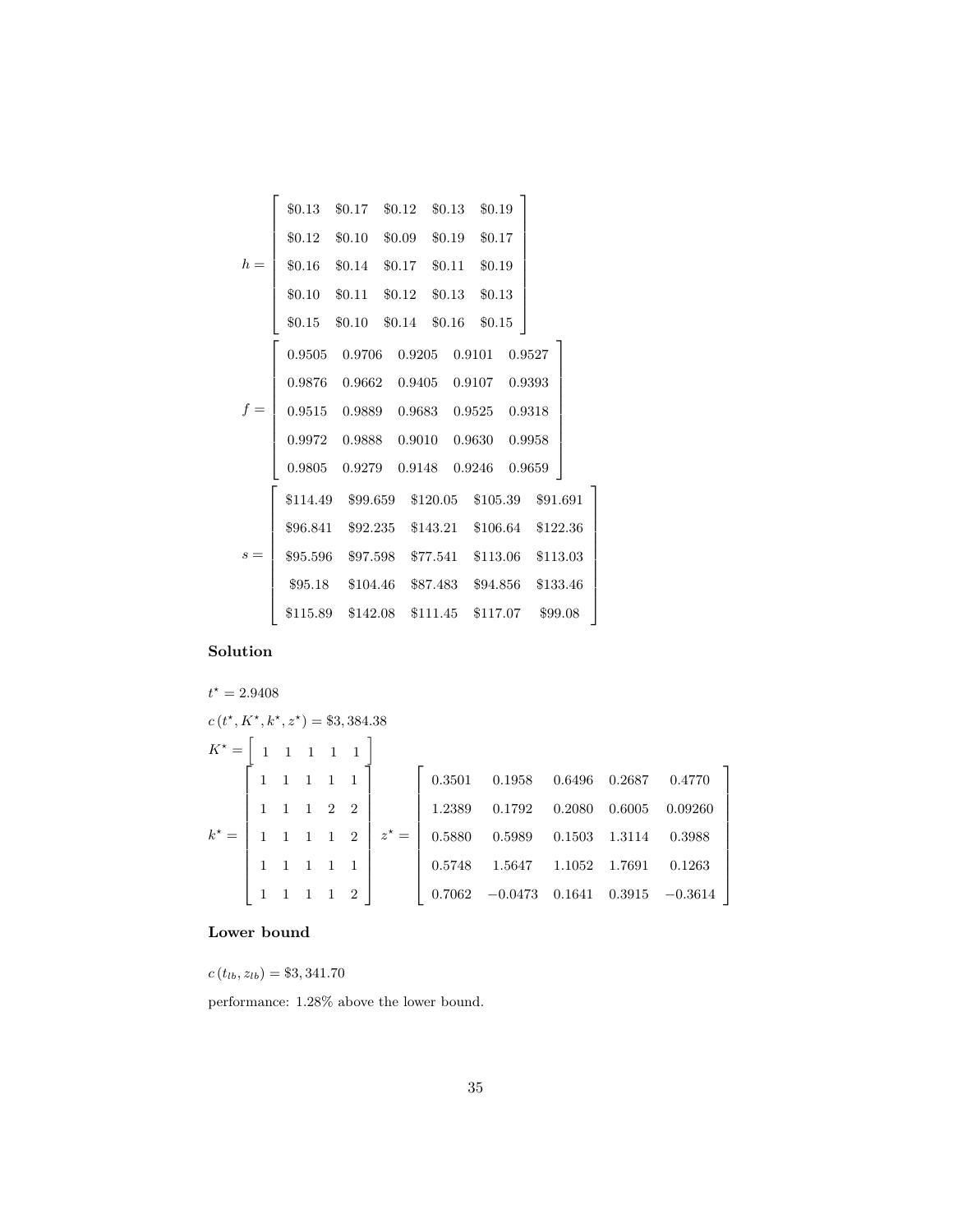## **Upper Bound**

 $t_{ub} = 2.5186$  $c(t_{ub}, K_{ub}, k_{ub}, z_{ub}) = $3,556.47$  $K_{ub} = \begin{bmatrix} 1 & 1 & 1 & 1 & 1 \end{bmatrix}$  $k_{ub} =$  $\lceil$  1 1 1 1 2 2 1 1 2 4 2 1 1 1 2 2 1 1 1 1 1 1 1 1 2 1  $z_{ub} =$  $\lceil$  0*.*4065 0*.*2516 0*.*3222 0*.*6973 0*.*2951 *−*0*.*0476 1*.*2712 0*.*2725 0*.*6463 *−*0*.*1409 0*.*3875 0*.*6460 0*.*2188 1*.*3424 0*.*4517 0*.*3980 1*.*1436 1*.*5945 1*.*7945 0*.*1846 0*.*0123 0*.*7475 0*.*2128 0*.*4397 *−*0*.*2908

1  $\overline{1}$  $\overline{1}$  $\overline{1}$  $\overline{1}$  $\overline{1}$  $\overline{1}$  $\overline{1}$  $\mathbf{I}$  $\mathbf{I}$  $\overline{1}$ 

performance: 5*.*08% below the upper bound.

# <span id="page-36-0"></span>**9 Evaluation**

We tested the effectiveness of our solution procedures with a computational study. We chose the time unit to be one day. The ranges of values for other problem data were chosen to reflect realistic industrial situations. The detailed data and results are available from the authors. The data were generated from uniformly distributed parameters as shown in [Table 2.](#page-37-0)

In the multi-family environment, our algorithm typically resulted in a solution the averaged 1.01% above the lower bound.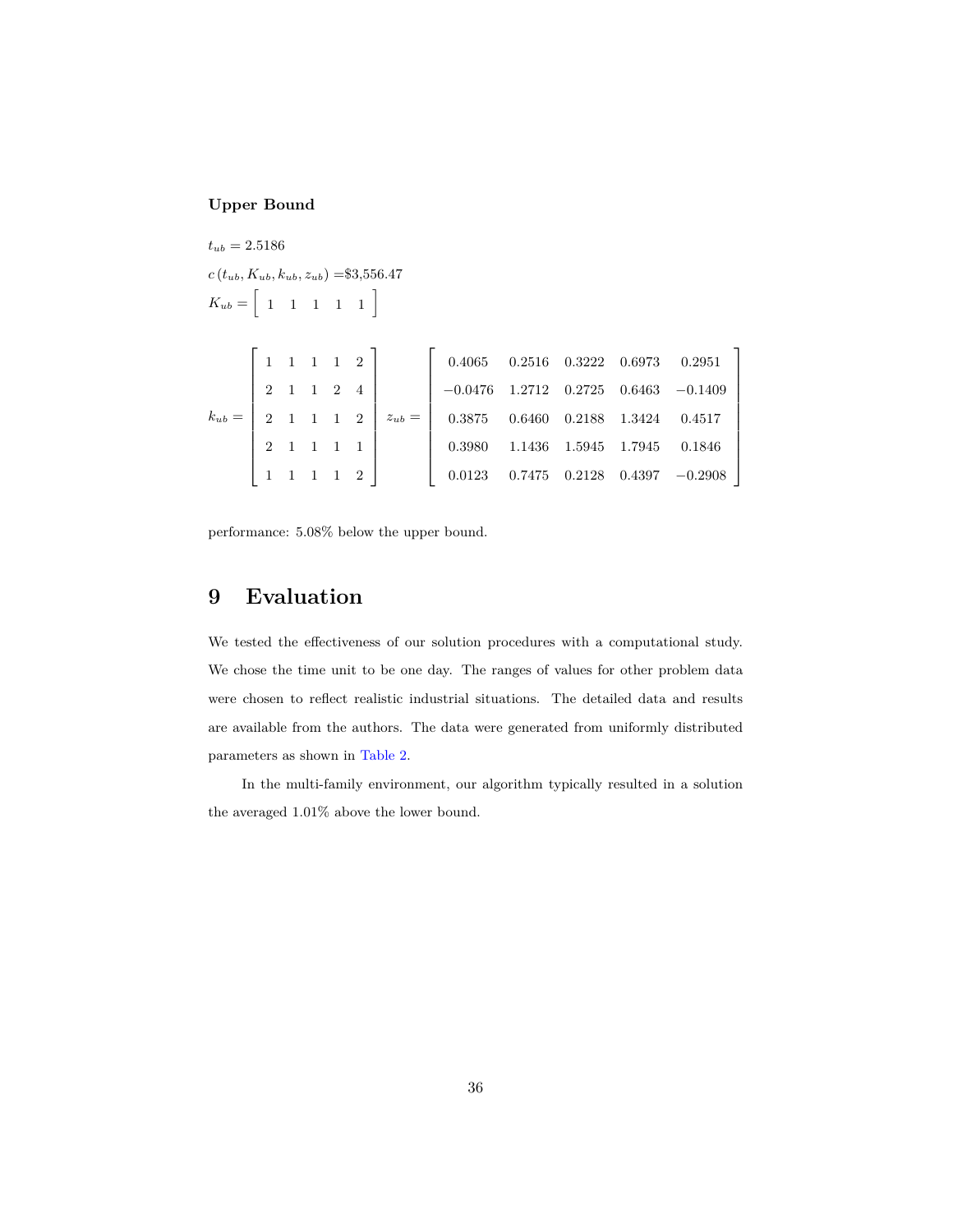| Parameter                         | $\rm Units$                              | Distribution   |
|-----------------------------------|------------------------------------------|----------------|
| Family order cost                 | \$                                       | U(200, 500)    |
| Delivery lead-time                | days                                     | U(0,3)         |
| Item order cost                   | \$                                       | U(75, 150)     |
| Item holding cost                 | $\gamma$ unit/day                        | U(0.08, 0.2)   |
| Item demand                       | units/day                                | U(50, 500)     |
| Item demand<br>standard deviation | fraction of mean demand                  | U(0.25, 0.5)   |
| Item fill-rate                    | fraction of demand<br>met from inventory | U(0.90, 0.999) |

<span id="page-37-0"></span>Table 2: Problem Sampling Parameters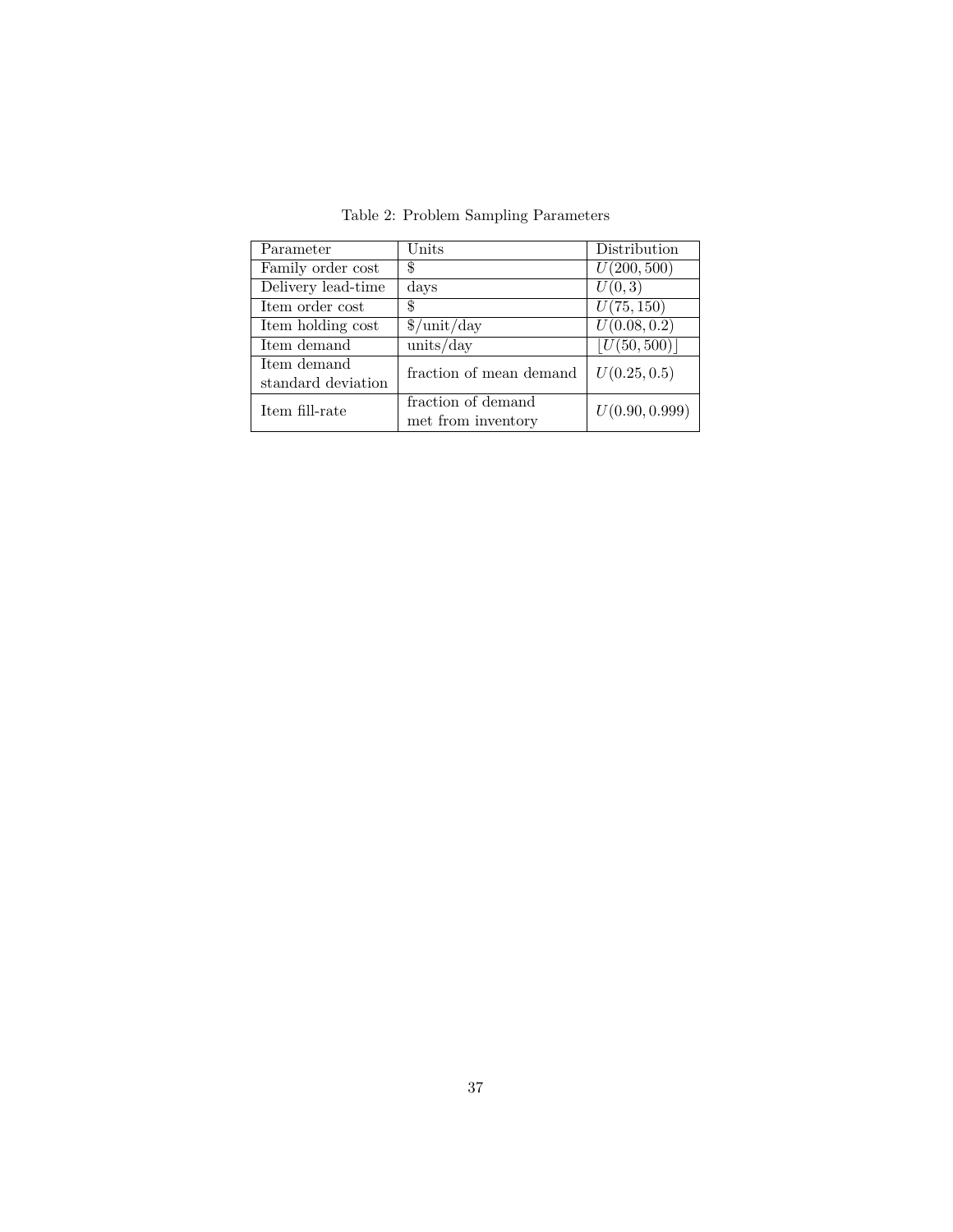# <span id="page-38-0"></span>**10 Summary**

We have extended the Joint Replenishment Problem to a multi-family environment that explicitly includes the consideration of safety stocks for a fill rate criterion. We exploited a number of properties of the problem to develop an efficient solution procedure. The form of our solution is a basic period cyclic schedule, with item multipliers restricted to integer-powers-of-two.

We need to develop procedures to take the solution for our problem  $(T, \mathbf{K}, \mathbf{k})$ and actually construct a feasible schedule of deliveries to each of the basic periods in a cycle to ensure that constraints on receiving and handling incoming shipments are met.

# **References**

- <span id="page-38-1"></span>[1] S.K. Goyal. Determination of optimal packaging frequency of items jointly replenished. *Management Science*, 21:436–443, 1974.
- <span id="page-38-2"></span>[2] F. M. Andres and H. Emmons. On the optimal packaging frequency of products jointly replenished. *Management Science*, 22:1165–1166, 1976.
- <span id="page-38-3"></span>[3] D. Joneja. The joint replenishment problem: new heuristics and worst case performance bounds. *Operations Research*, 38(4):711–723, 1989.
- <span id="page-38-4"></span>[4] A. Federgruen and Y. Zheng. The joint replenishment problem with general cost structures. *Operations Research*, 40(2):384–403, 1992.
- <span id="page-38-5"></span>[5] R. Fung and X. Ma. A new method for joint replenishment problems. *Operations Research Society*, 52:358–362, 2001.
- <span id="page-38-6"></span>[6] S. Viswanathan and X. Ma. On optimal algorithms for the joint replenishment problem. *Operations Research Society*, 53:1286–1290, 2002.
- <span id="page-38-7"></span>[7] E. P. Robinson and Lawrence F. B. Coordinated capacitated lot -sizing problem with dynamic demand: A lagrangian heuristic. *Decision Sciences*, 35(1):25–53, 2004.